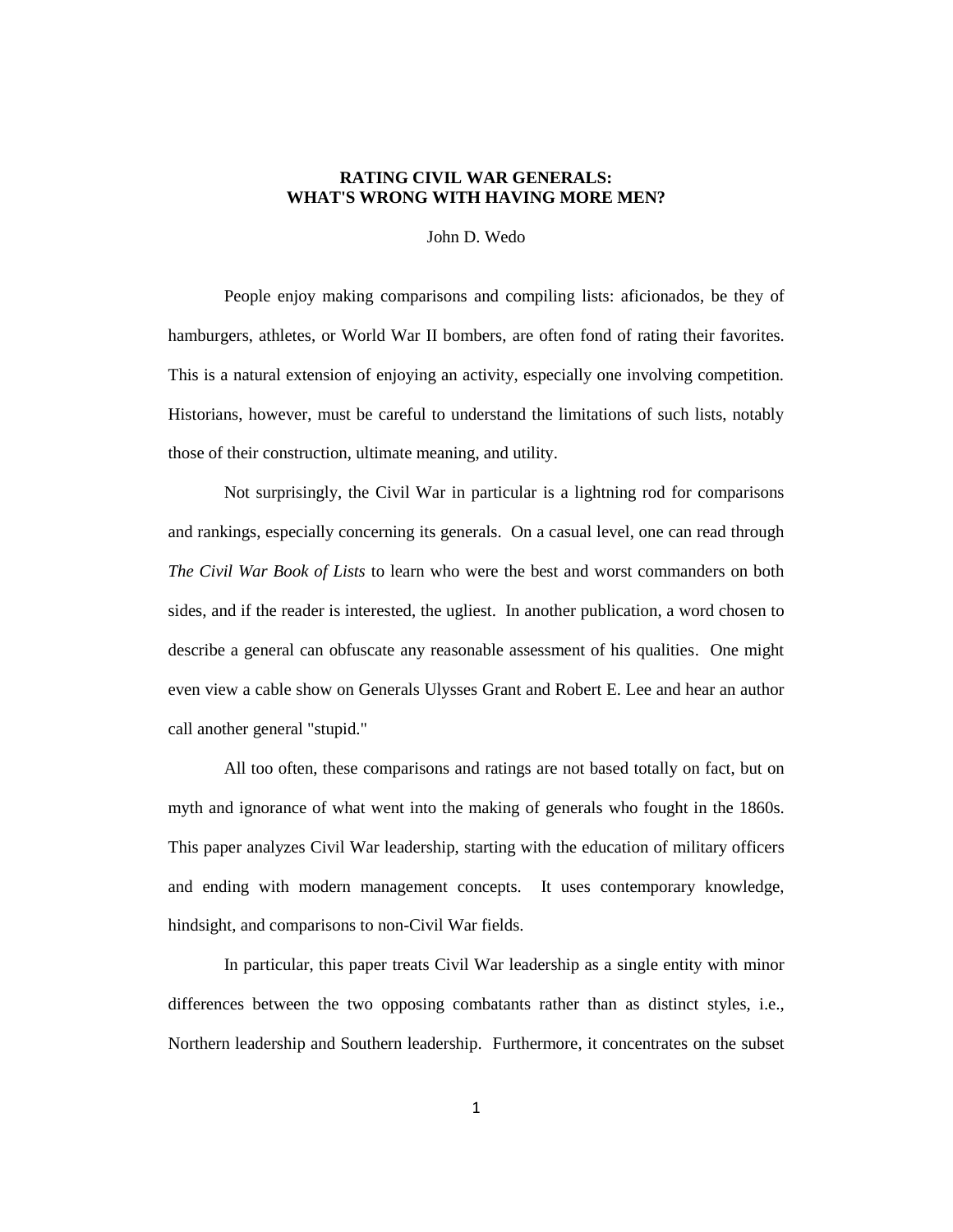of generals who graduated from The United States Military Academy (USMA) at West Point (WP), referred to hereafter as simply "graduates." This streamlined, unbiased approach has the benefit of treating both sides equally as well as being closest to reality.

This paper compares Civil War actions and persons to those in other wars. This technique is uncommon in Civil War historiography. Notable exceptions are Fletcher Pratt and John Keegan. But it can often help cast new light on Civil War topics and serve to explain them better than in solitude. Although many aficionados think that our civil war was fought in a historical vacuum and is unique among world conflicts with *absolutely* no comparison, the similarities are there if one is both willing to look and accept what they reveal.

Indeed, at the start of the war, the two sides turned to their graduates first to lead their armies. Whereas it is true that the conflict produced outstanding civilian generals —such as Confederates Nathan Bedford Forrest and John B. Gordon and Federals Joshua Lawrence Chamberlain and Benjamin Grierson—the uniformity of backgrounds and experiences among the graduates allows a group analysis and therefore offers more consistent comparisons. This paper investigates these and offers overlooked for rating generals. It does not, however, provide ratings of generals: that is too incendiary for its own good and better left to those who think it important.

Limiting this study to army officers is not meant to insult their naval brethren. The United States Navy indeed participated in many important actions, but the Civil War was largely a land conflict. Because almost all of the controversy about the war involves land battles and their commanders, they will be the military emphasis of this paper.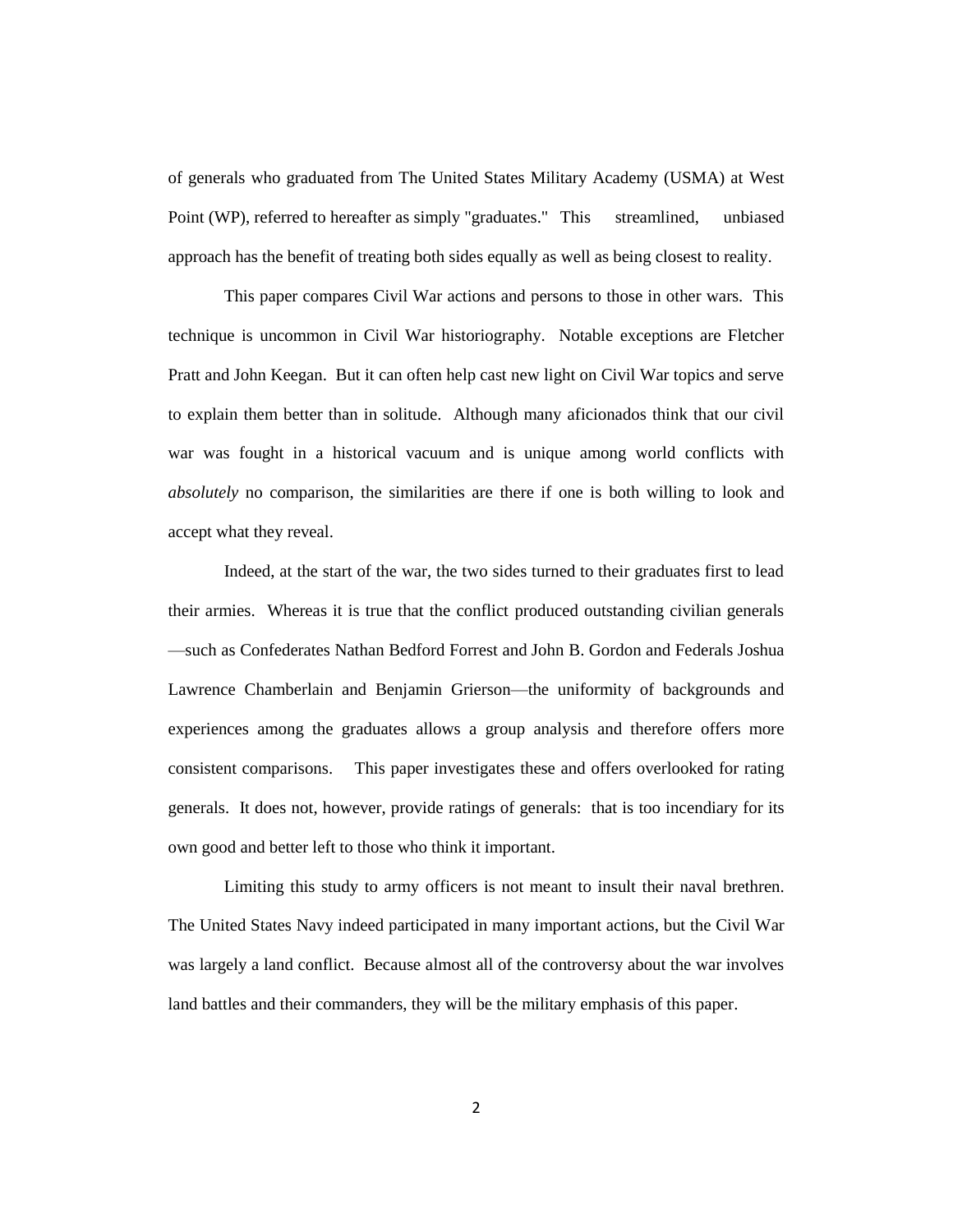### HISTORICAL PERSPECTIVE

At the start of the war, the United States Army had 1,080 regular officers of which 821 were WP graduates. (1) The entire army numbered about 15,000 men most of who were garrisoned at forts or protected western settlements from Indian attacks. With the onset of war and the buildup of the two armies, more graduates returned to active status, mostly through state commissions. Antebellum WP graduating classes were not large and seldom numbered over 60. Accounting for the number of graduates dead, ill, or too old in 1861, it is easy to see that graduates both on active duty and from civilian life were considered valuable commodities in a population of 33 million trying to organize for war.

West Point graduates had formal military training and, depending on their service, combat experience. At the bare minimum they were familiar with the drill manual, a necessity in training raw recruits. Even WP dropouts were sought after: many of them became generals, such as Lewis Armistead and John Corse. In addition, because state governors controlled commissions, a returning officer who had left the regular army as a lieutenant or captain in the 1850s could return as a colonel in his state militia. One graduate with war experience, Jefferson Davis, even served as president of the Confederate States of America.

For clarity, this paper tries to explain the disparate military competence of Civil War generals, not cowardice or drunkenness for which there is neither explanation nor excuse. With the exception of blatant acts of abandonment or cowardice, most officers, even those who proved their incompetence to history, were for the most part honest and loyal officers. They served to the best of their ability, although that ability was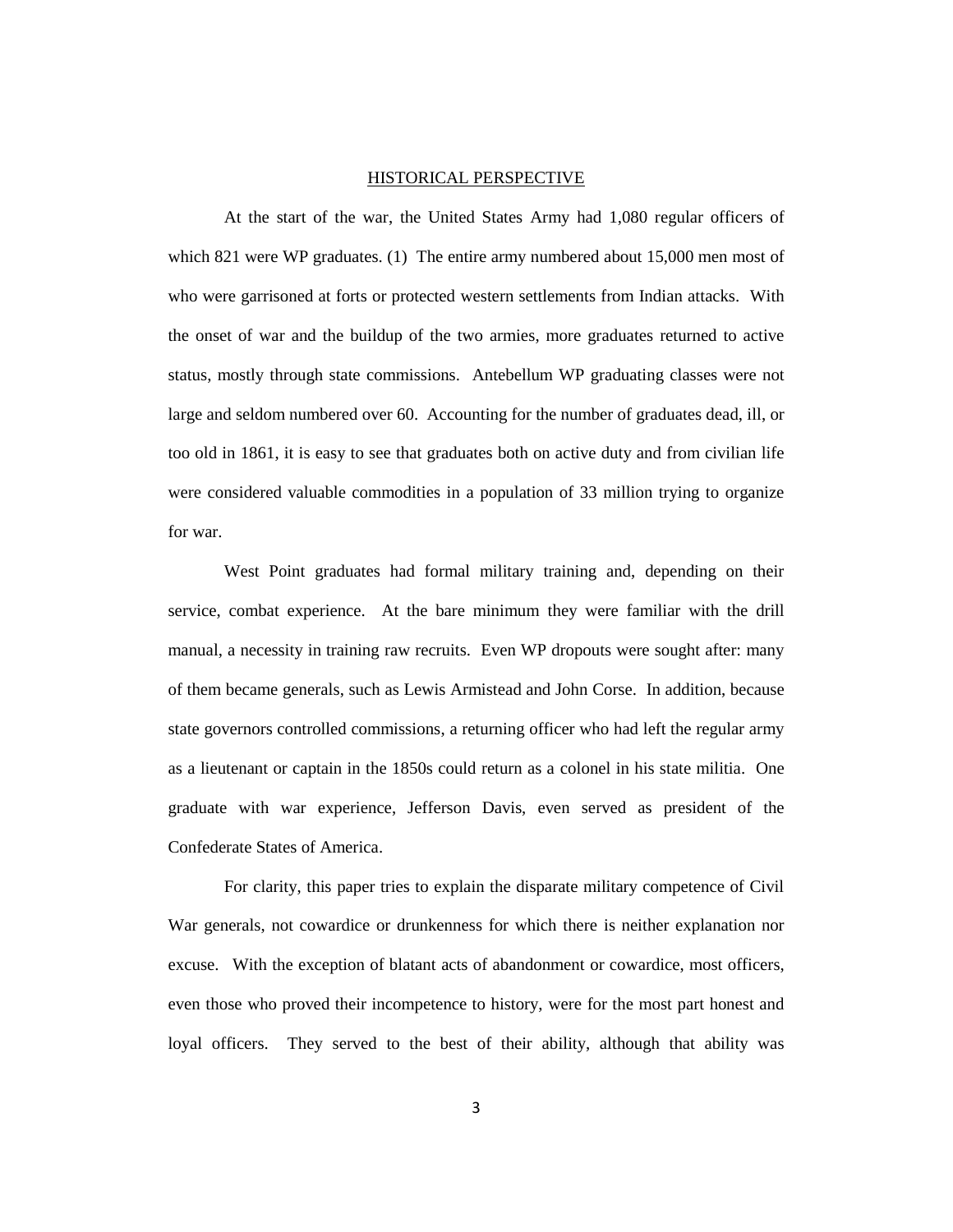sometimes insufficient. They did not awaken on the day of their defeat and say, "Today I will be stupid for the benefit of historians," although this is how historians sometimes portray them.

## OVERLOOKED CONSIDERATIONS IN RATING CIVIL WAR GENERALS

### *Overall, They Were Highly Intelligent.*

Other than physicians or clergymen, most antebellum Americans met few college graduates. The educational requirements for these professions were not standardized as they are today. For example, not all states required formal certification for physicians: one could finish medical school in three years without the pre-medical training required today. Law school was not necessary to practice law: one could merely study law books and apprentice with a firm to prepare for the bar exam. President Abraham Lincoln is an excellent example of this path.

Similarly, engineering colleges did not appear in quantity until mid-century. By contrast, West Point, modeled on European national military academies, offered a structured engineering curriculum. Although neither the curriculum nor the duration of attendance was standardized when the academy was established in 1802, both were set later by Colonel Sylvanius Thayer. And by the 1820s, with its four-year curriculum, WP was the pre-eminent engineering school in the country.

To appreciate the intelligence of the graduates, an examination of their studies is instructive. Shown below are the curricula for two representative years 1823 and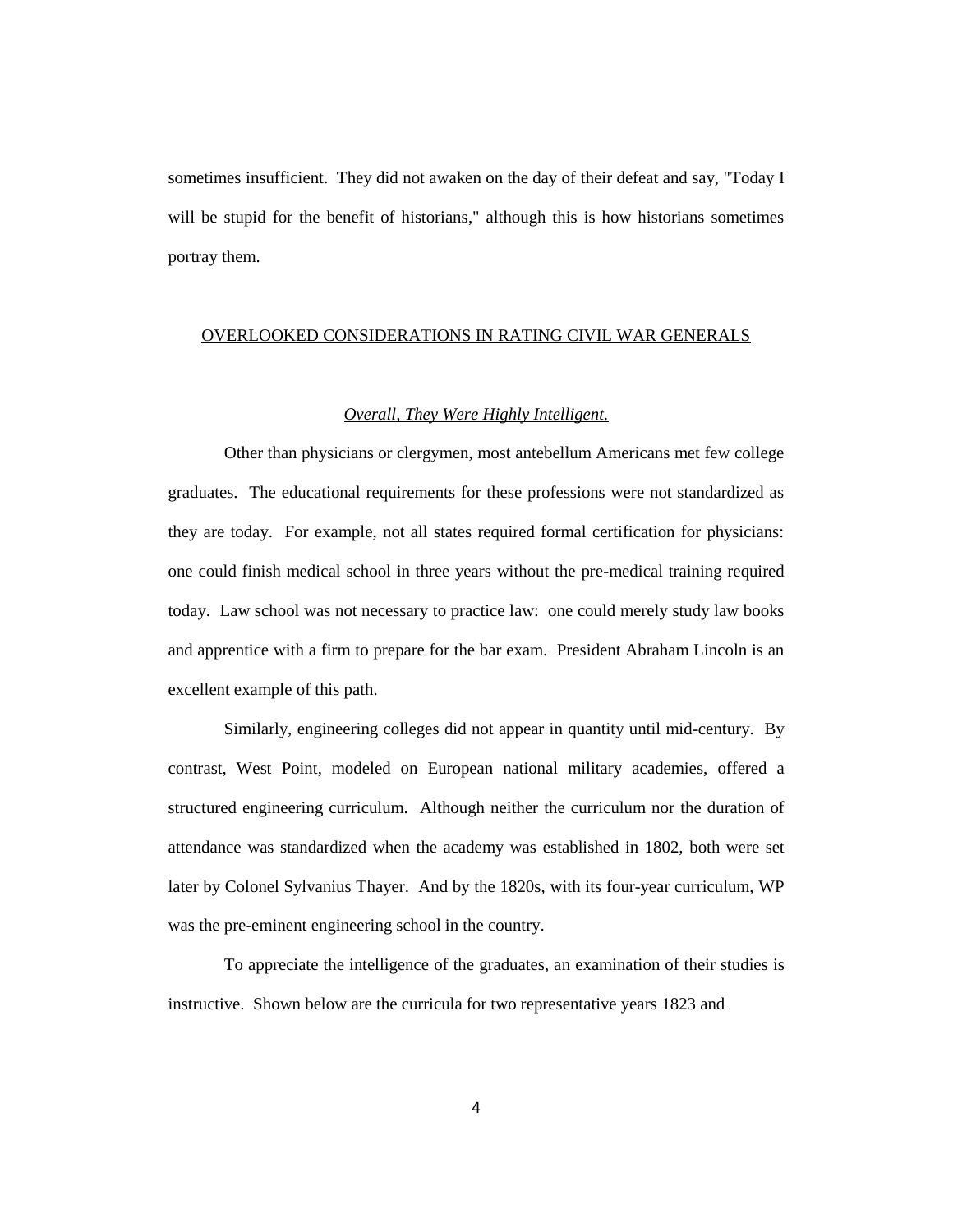1843. (2) Graduates from this 20-year period include many prominent Civil War generals of varying success, such as Grant and Lee, Leonidas Polk, Joseph E. Johnston, George Meade, Braxton Bragg, Joseph Hooker, William Sherman, George Thomas, John Reynolds, and William Rosecrans. The academic year went from September 1 to July 1, with an average daily class time of approximately six to seven hours depending on the year. There were no academic majors, no elective courses, and no degrees; each cadet took the same courses. These are shown in Table 1.

1823-4 FIRST CLASS (SENIOR YEAR) 1843-4

Engineering, Military Art Engineering and Science of War Geography, History, Ethics, National Law Ethics Mineralogy, Geology, Chemistry **Infantry Tactics** 

Artillery Mineralogy, Geology

### SECOND CLASS (JUNIOR YEAR)

| Natural and Experimental Philosophy (Physics) Natural and Experimental Philosophy |                                 |
|-----------------------------------------------------------------------------------|---------------------------------|
| <b>Drawing</b>                                                                    | Drawing (Landscape, Topography) |
| Chemistry                                                                         | Chemistry                       |

### THIRD CLASS (SOPHOMORE YEAR)

Mathematics Mathematics French Language French Language Drawing Drawing Drawing (Human Figure, Topography) English Grammar

## FOURTH CLASS (FRESHMAN YEAR)

Mathematics Mathematics

French **Exercise Exercise Exercise French Language** 

TABLE 1. West Point Curricula 1823-4 and 1843-4. Provided by USMA Command Historian's Office.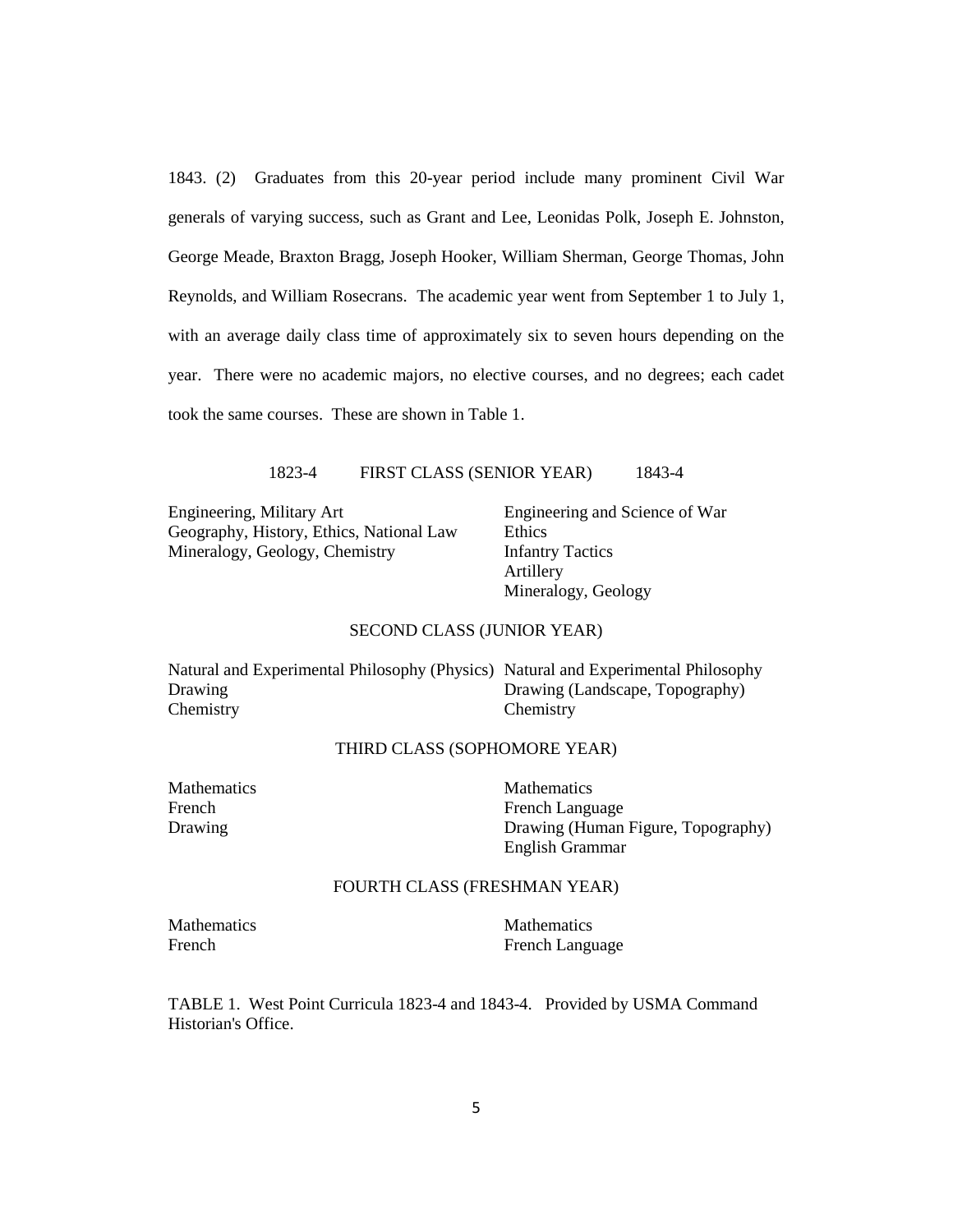In addition, the topics covered in these courses, as shown from the titles of their textbooks (not shown), illustrate their advanced nature. For instance, the 1843 mathematics sequence includes algebra, geometry, analytic geometry, spherical projections, surveying, and calculus. Military Studies includes field fortifications, attack and defense, composition of armies, and civil engineering. Ethics includes moral science and logic. Finally, the Natural and Experimental Philosophy, i.e., physics, covers mechanics (with a French text), astronomy, optics, and the topic of electricity and magnetism. Considering that in the 1840s, the science of electricity and magnetism was still a new part of physics—Samuel Morse perfected the telegraph in 1844 and James Clerk Maxwell would not publish his four unifying equations until the 1860s—it is farsighted for the curriculum to include this subject.

In general, the antebellum WP curriculum was both comprehensive and demanding. It is fair to say that this curriculum would daunt the unprepared or lazy student of today. For students of this period and for decades afterward, the average American's education was at an elementary level and did not include topics such as trigonometry, chemistry, or physics. Therefore, many prospective cadets such as Lee attended special academies or saw tutors to prepare for WP studies, although others, notably Thomas Jackson and Grant, did not.

Attending WP in the antebellum years was more than an academic ordeal: it required discipline, as one might expect. First, the cadets had to get there, which was not as straightforward as today. In 1839, at age 17, Grant departed Ohio in mid-May and arrived at WP by the end of the month, about two weeks later. He took a steamer from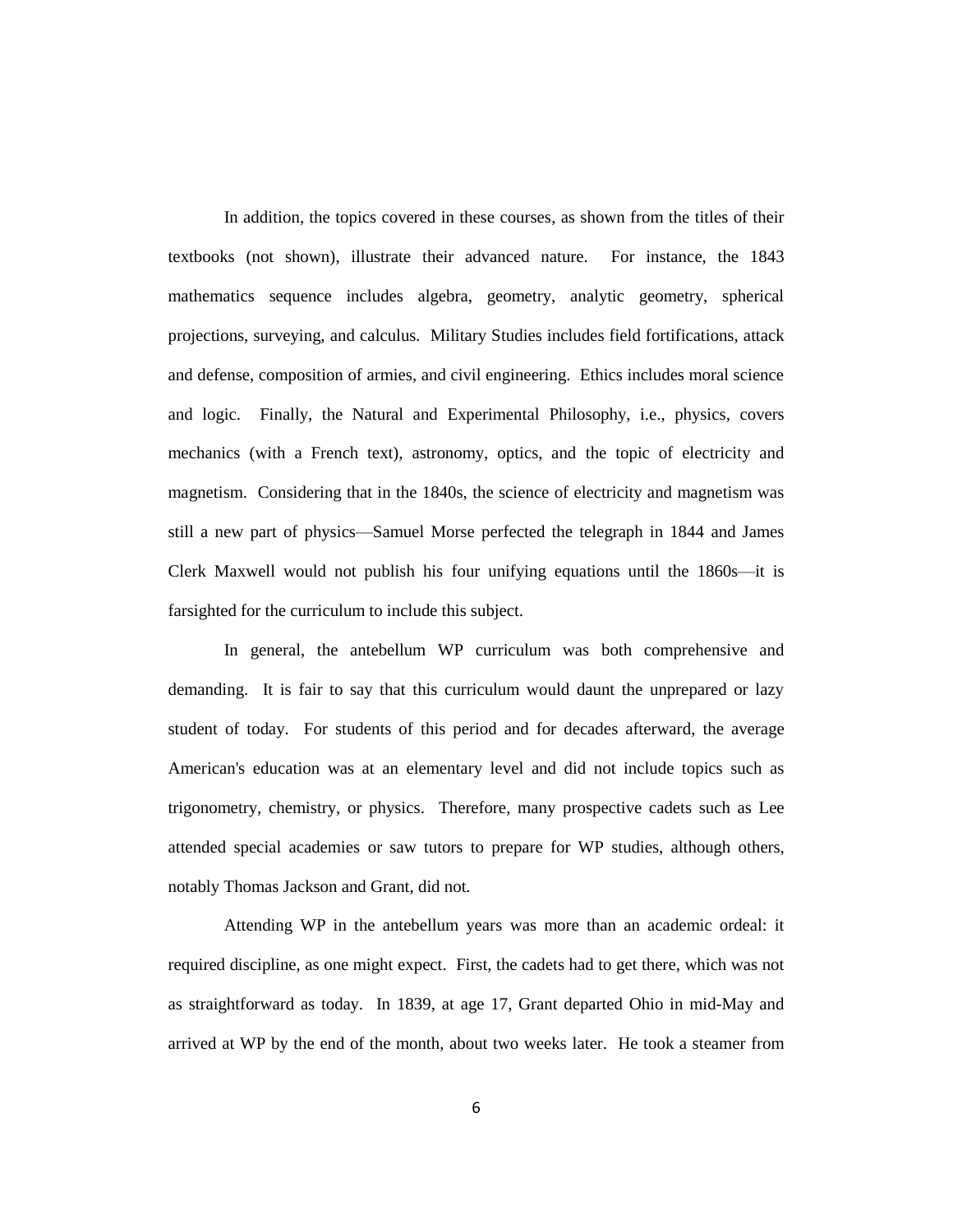Ripley, Ohio, to Pittsburgh, Pennsylvania, a canal boat (rather than a coach, to enjoy the scenery) to Harrisburg, then a train to Philadelphia. After spending five days sightseeing in Philadelphia, he left for New York City, where he stayed for a day or two, then to WP. Grant was well traveled prior to this trip, having visited Wheeling, Virginia (now West Virginia), and Kentucky, but many young folk of that day were not. Yet to enter WP, prospective officers took these long trips involving multiple legs and modes. (3)

Second, the accommodations were spartan compared to those of today. Attending a military academy is never easy, but the period in question involved 19th century tasks not obvious to the modern observer. Barracks chores took considerable time but were also of a different nature from today. For instance, cadets had to take firewood and well water to their rooms and empty chamber pots. Their menus were unplanned, unvaried, and bland. As now, the cadet's day was highly regimented.  $(2, 4)$ The 1832 curriculum shows that the day started at sunrise and ended with room inspection at 10 p.m., presumably to verify that cadets were indeed abed. Free time throughout the day totaled about four hours, including meals and preparation for room inspection.

The WP connections were not solely among cadets but also among cadets and instructors. A subtle change in the level of WP instruction between 1841 and 1848 is the increase in the number of instructors of higher rank. In 1841, the faculty included five professors—one of whom is Dennis H. Mahan, class of 1824—one captain, and a number of lieutenants and civilians. By 1848, there are six professors and three captains, indicating a slow upgrade in instructive quality. Curiously, scanning the faculty lists during this period reveals a number of future generals assigned as instructors: Capt.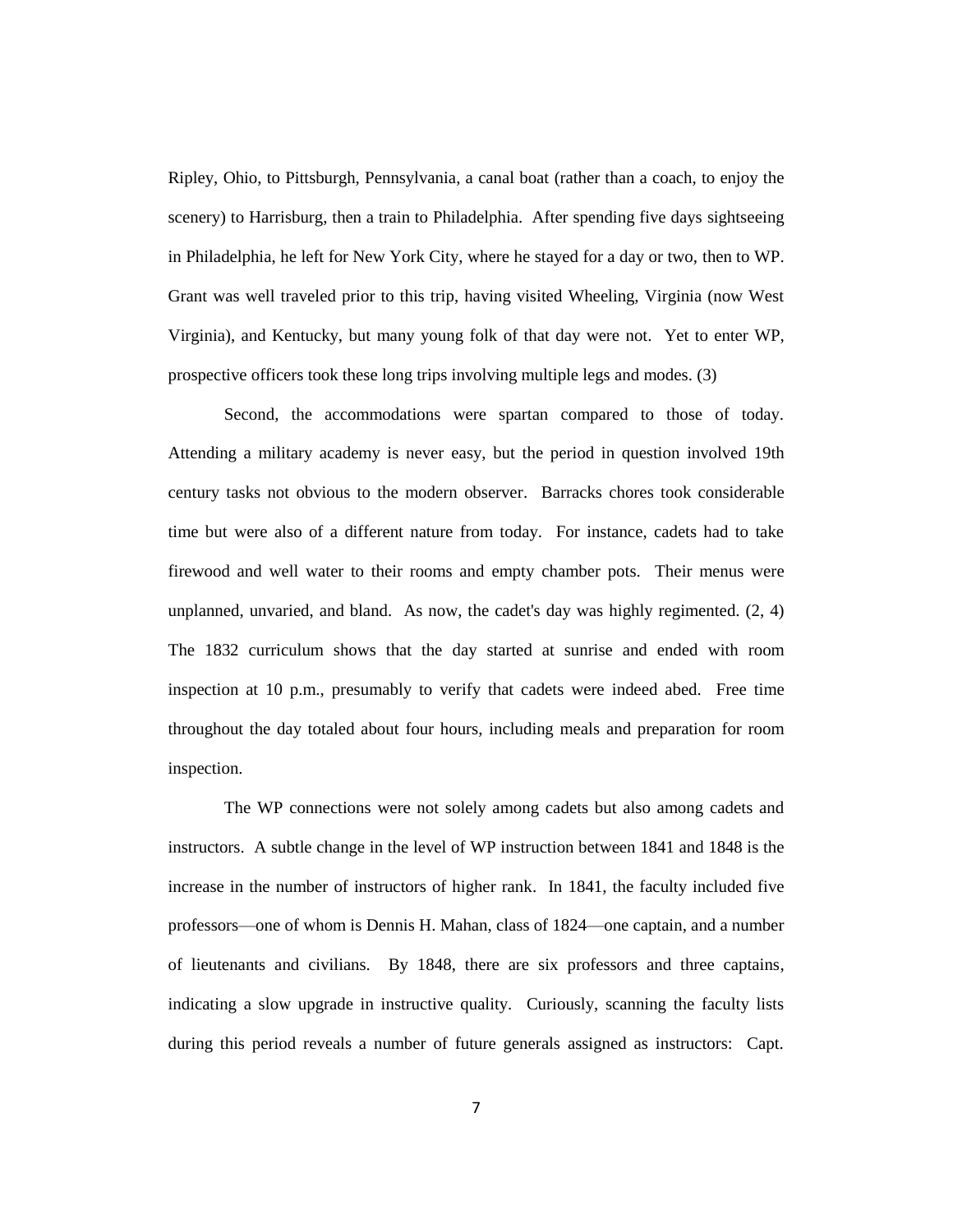Charles. F. Smith and Lt. Thomas in 1841, Lt. Horatio Wright in 1843, Lt. Rosecrans in 1844, Lts. William Hardee and Simon Buckner in 1846, and Lts. Henry Hunt and William F. Smith in 1847.

So in an era when medical school was two or three years, when most colleges offered a liberal arts education, and when high school as we know it was almost nonexistent, young men were graduating from WP after a rigorous four-year engineering curriculum. Compared to medicine or law at that time, one could argue that a graduate possessed the equivalent of at least a master's degree today. Given that the largest class was no bigger than 60, the WP classes represented the country's elite.

This elite status applies to all graduates. Much is made of class standing, or "order of merit," but this can be deceiving and predicts almost nothing: Lee was second, but so was George McClellan; George Pickett was last, but so was George Custer. It was and certainly remains important in determining assignments for new lieutenants, but this was not solely a measure of academic achievement. Instead, it was computed from academic records and their score on a "conduct ranking," which encompassed everything from appearance to military demeanor to room inspections to shined shoes to promptitude and anything else that instructors or senior cadets deemed important. It is known that Lee graduated second in his class with high grades and without a single demerit, but the last person in a class was not necessarily the one with the poorest grades. There is an old joke that puts class standing in proper perspective: "What do you call the person who graduates last in his class in medical school?"..."Doctor."

All WP graduates, all called "Lieutenant," appear to have demonstrated high intelligence, unique discipline, and willingness to serve their country. These qualities,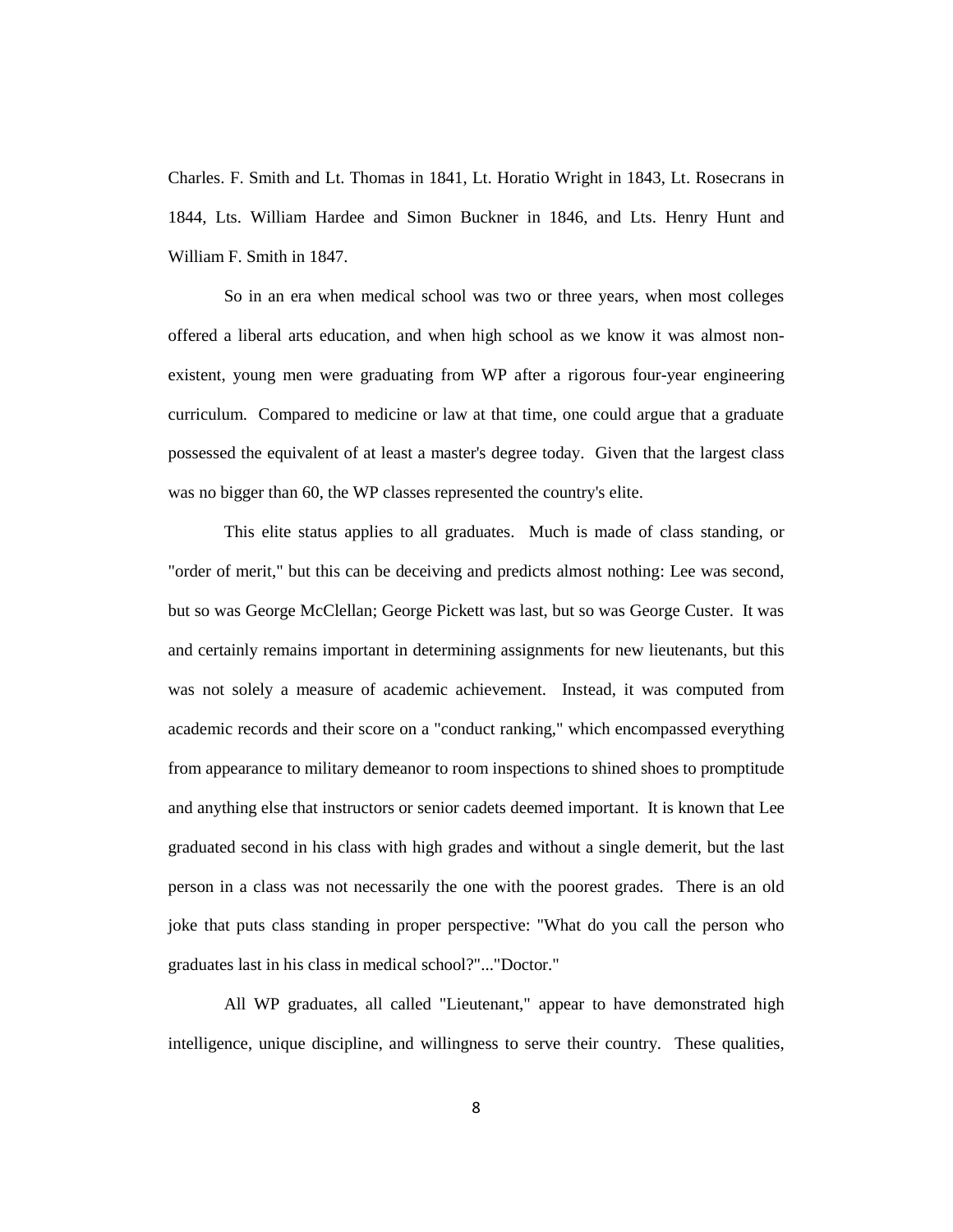however, guarantee nothing, especially one's battle performance as an officer or years later as a general. They are a foundation on which one must build for success, but that success is in no way guaranteed.

### *No Opportunity Existed For Advanced Training Or Experimentation.*

West Point prepared cadets to serve as lieutenants in a small army spread out in small units across the country. It did not prepare them to command anything above a company of 100 men. Other than the Mexican War (more on this below), most would never maneuver or fight in units above the level of a company or battalion, i.e., a collection of companies less than a full regiment; consequently, when the war began, few officers, even WP graduates, had any idea how to do this.

In contrast, the military today offers a multitude of advanced training, both practical and academic, for officers and enlisted personnel. Each military specialty has initial and advanced training commensurate with rank, such as advanced infantry training following basic training. It has a number of professional schools for officers as they increase in rank, such as the Air Force's Squadron Officers School for captains. In addition, the military encourages post-graduate education for its officers.

In particular, it has a number of service schools for senior officers, i.e., major or above, such as a War College for each service (Army, Naval, Air, Marine Corps), Joint Advanced Warfighting School, Industrial College of the Armed Forces, the Naval Postgraduate School, and the National War College, to name a few. (Curiously, the Army War College, established in 1901, is located at Carlisle Barracks in Carlisle, Pennsylvania, which was burned by the Confederates during the approach to Gettysburg.)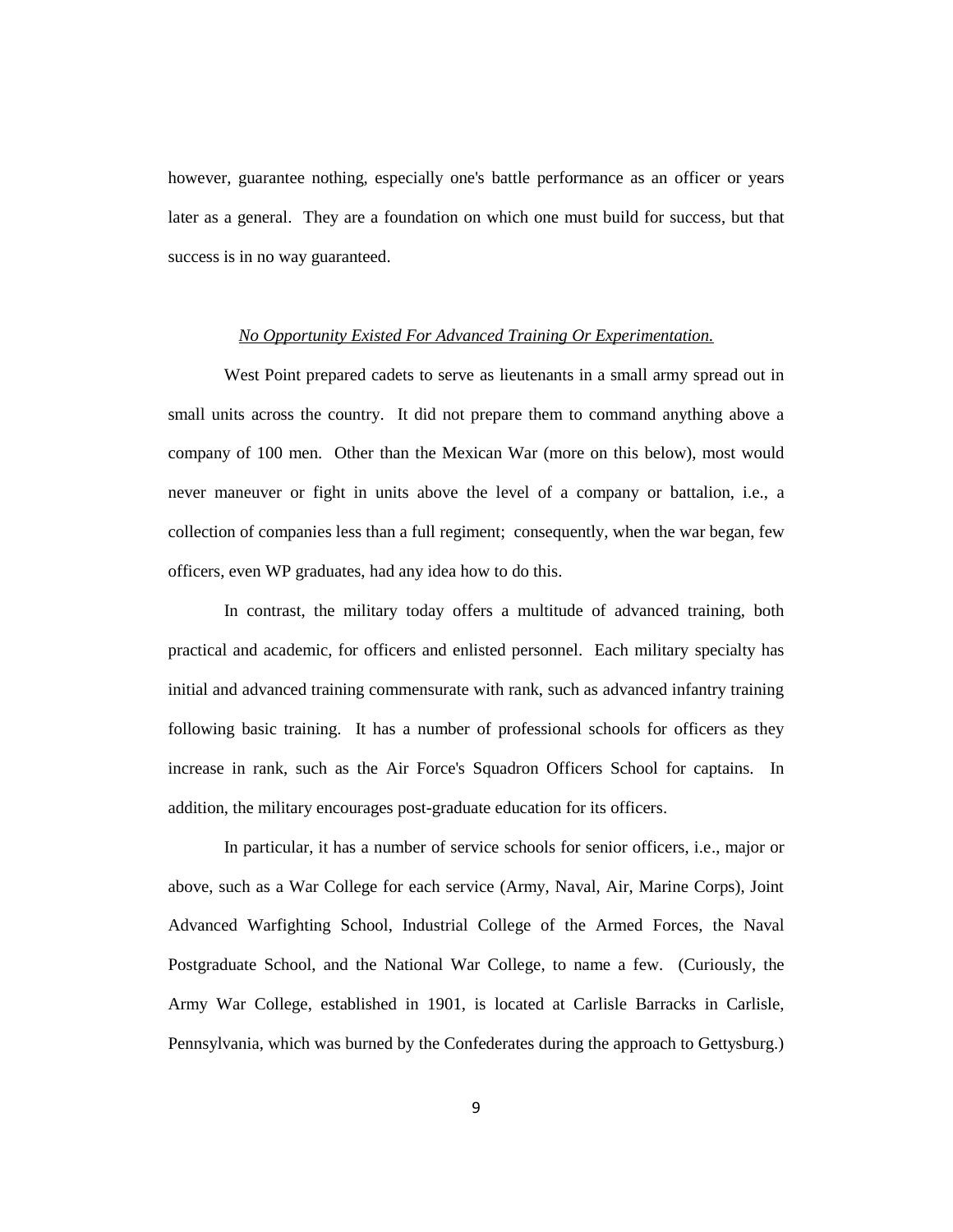They provide professional military education at the strategic level with the goal of producing senior officers who are critical thinkers and solvers of complex problems. The instruction offers a balance of theory, history, practice, and communication skills to solve problems and articulate solutions.

Why then the modern emphasis on schooling for higher officers?

First, as they have always been, military operations are complex. General Winfield Scott's expedition to Vera Cruz in the Mexican War, Grant's joint operations with the gunboats of Admirals Hull Foote and David Porter, the mobilizations for the two world wars, the Normandy landings, and Desert Storm are examples of operations demanding extremely intelligent leadership. No mere chumps plan D-Day, especially without computers; on the contrary, the Britons and Americans who designed and planned that invasion were brilliant.

Second, technology changes. Rifled muskets give way to breech loaders, then to repeating rifles. The Minie Bullet appears. Cannons improve in size, accuracy, and with breech loaders, rate of fire. Machine guns, tanks, airplanes, and radios appear: these multiply the power, speed, and reach of the army. Although they would never drive one, General Dwight Eisenhower and his staff needed to learn the use of Dual Drive tanks and Dual Drive landing craft to plan for D-Day, or at least they had to understand what their subordinates were telling them. One could argue that an NFL coach today has access to more information during a game than did a commanding general in the Civil War with of course much less at stake.

Third, procedures and methods must be thought up and worked out. New tactics just do not appear nor are their applications obvious, except, of course, to experts in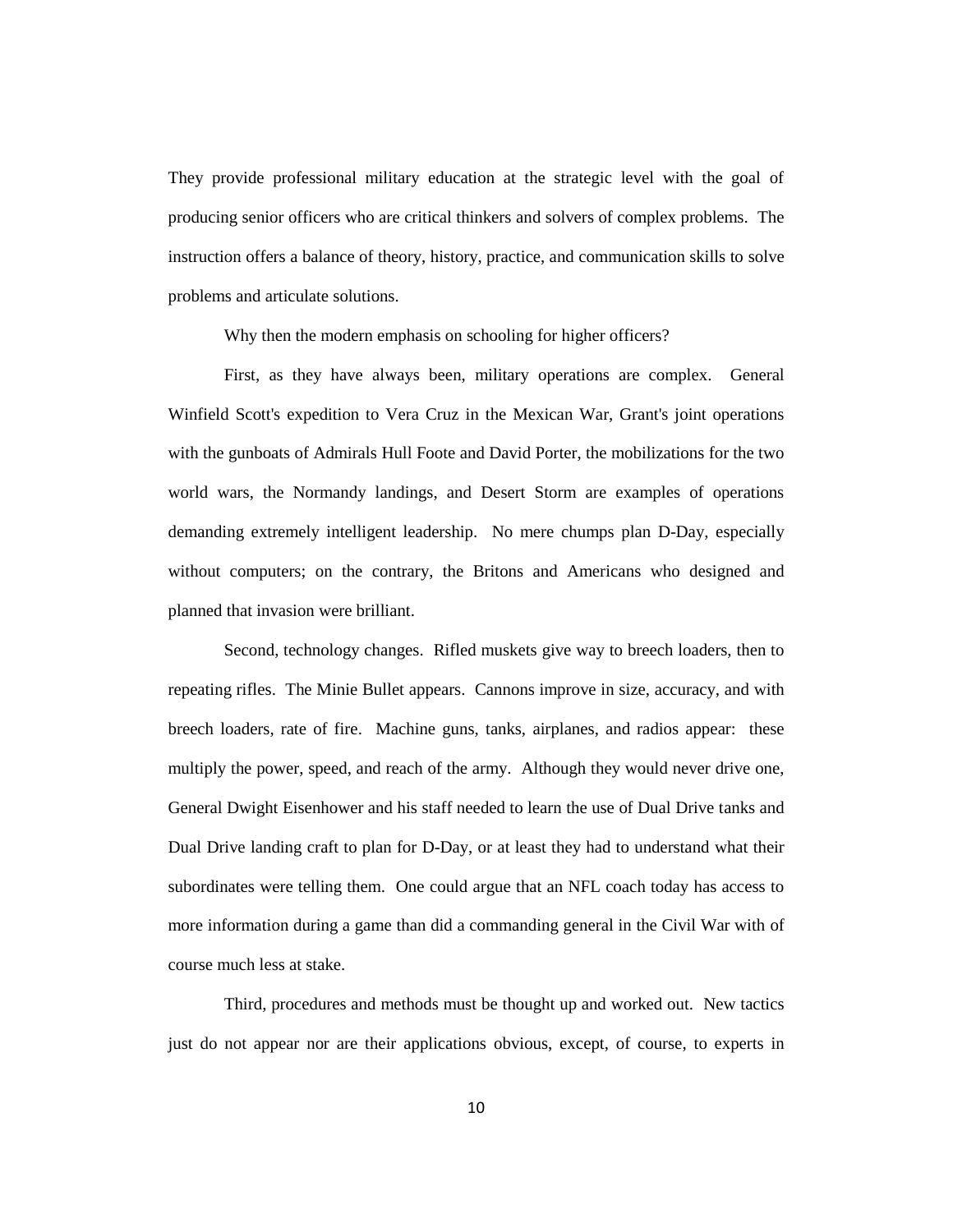hindsight: The Flying Artillery of the Mexican War and the Thach Weave in modern naval aviation are two such examples. Prior to the Mexican War in 1845, Lt. Samuel Ringgold developed techniques and equipment for quickly moving light artillery on a battlefield. Early in World War II, Lieutenant Commander John Thach devised a method to counter the Japanese Zero fighter's superiority with his less maneuverable but sturdier U. S. Navy's Wildcat fighter. Both tactics proved successful in combat, but only after development and training.

No schooling for any of this existed in the antebellum era. The army's size and mission did not demand it. Neither was there a need for critical thinkers, as leading in battle meant simply following orders. Instead, much of an officer's knowledge came from on-the-job training and from experience, as indeed it does today. The army had manuals on infantry and artillery tactics, such as those written by Hardee and Hunt, respectively, but these were updated only every few years. Formal texts on military strategy and tactics existed, but they were largely European and written in French, which explains two things about the era: the use of Napoleonic tactics throughout the war and the two-year study of French at WP. Most generals thus fought the war with the same tactics they learned at WP because they had no training or experience (with its resulting lessons) to tell them otherwise.

This makes analysis of Civil War tactics important. Modern thinking about those tactics often berates the generals for the high percentage of casualties, but this is somewhat myopic and unfair. One could just as easily criticize a Civil War doctor for not sterilizing his bandages or washing his hands between amputations, or indeed for the amputations themselves; however, that was the only treatment medicine provided for a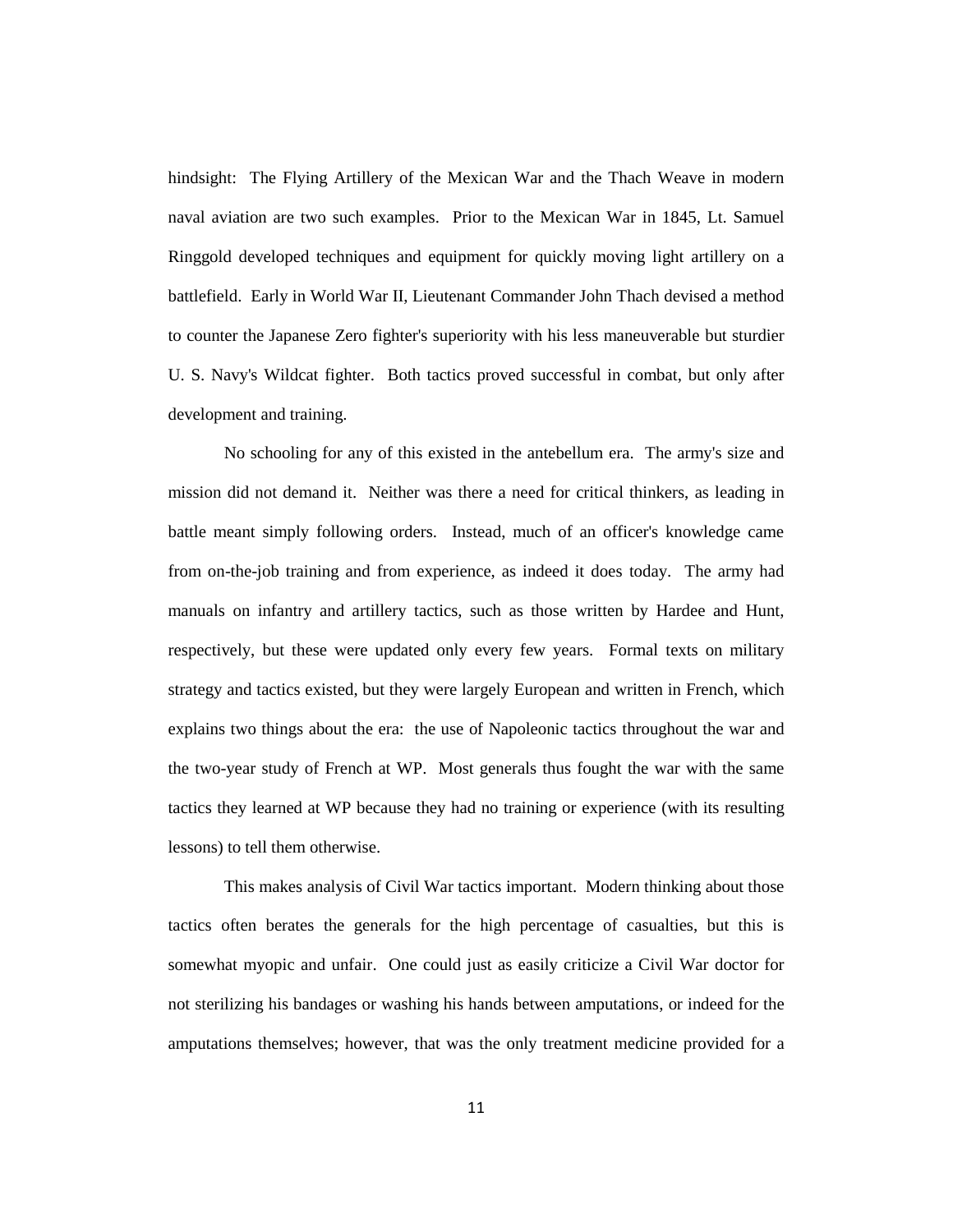shattered limb. Those doctors, therefore, were practicing *the best medicine they knew*, regardless of how primitive or repugnant we might deem it. Yes, modern medicine knows of the germ theory and much better surgical techniques, but Civil War doctors did not, and it is unseemly to use modern standards to judge them.

The same is true for Civil War tactics. The line and other geometric formations in attack with soldiers advancing shoulder-to-shoulder—the foundation of Napoleonic tactics—were the formations of choice for generals of both sides throughout the war, from First Manassas to Franklin. For visitors to Gettysburg standing at the Virginia Monument looking out toward Cemetery Ridge, a common rumination about Lee is "what was he thinking?" The answer is simple: that he would win.

It is often said about the Civil War that "the tactics did not keep pace with the weapons," e.g., the rifled musket, but few generals of the era found an alternative. Modern historians state this by rote almost as an axiom, but one must consider that the standard muzzle-loading weapons almost required that they be loaded while standing in one place: the small infantry tactic of fire-and-motion was impractical with a muzzleloading weapon. In addition, it is true that the rifled musket allowed a much longer effective aimed range, about 500 yards; however, once a regiment of infantry shot the first two or three volleys, the resulting smoke obscured everything in sight. Scores of regiments and artillery firing rendered the 500 yard range meaningless. Few critics of these generals, if any, offer an alternative tactic even with the benefit of hindsight.

Grant, Lee, James Longstreet, McClellan, Jackson, Thomas, Sherman, Ambrose Burnside, and others all accepted the line formation and used it. Lt. Col. Thomas Kane developed a dispersed formation for his 42nd Pennsylvania (the first "Bucktail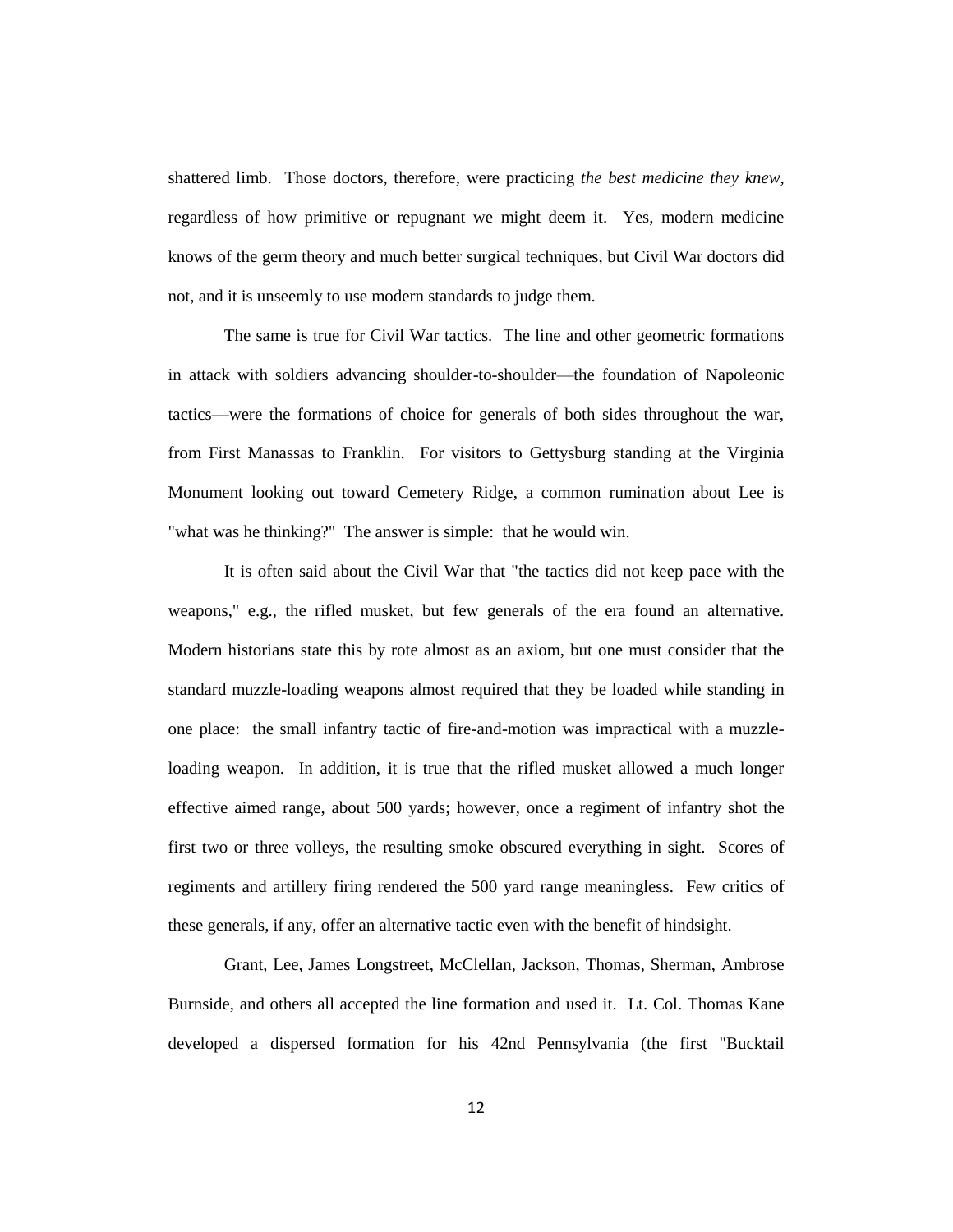Regiment") as did Colonel Hiram Berdan for his 1st and 2nd U.S. Sharpshooter regiments (along with green uniforms to blend into the brush). These tactics proved particularly helpful when these regiments were deployed as skirmishers. (5) Longstreet at Chickamauga and Emory Upton at Spotsylvania attacked in block column formation rather than lines, but these four examples are notable exceptions to a rather large norm. Why? Because that is what they were taught, it matched the weapons available to them, and the war came upon them with little time to experiment.

### *Active Duty Experience Differed.*

Assignments for graduates were based then, as now, on class standing. To the higher-ranking lieutenants were offered the prestigious assignments such as the Army Corps of Engineers and the Cavalry with the Infantry saved for last. Rarely, officers who excelled as students in certain areas started their military careers as academy instructors. P.G.T. Beauregard, for example, stayed on as an artillery instructor after graduation. Others, as noted earlier, also returned to WP as instructors.

Many officers spent their careers performing various engineering tasks (harbor forts, river control, lighthouses, for example) throughout the growing country, as did Lee, Meade, Beauregard, and Andrew Humphries, or patrolling in small cavalry troops protecting the westward migration of settlers. Except for the Mexican War between 1846 and 1848, engineering and protecting settlers from Indians represented the routine of army life.

The Mexican War afforded its participants real combat experience against a modern army. An officer's experience depended on one's assignment, which was based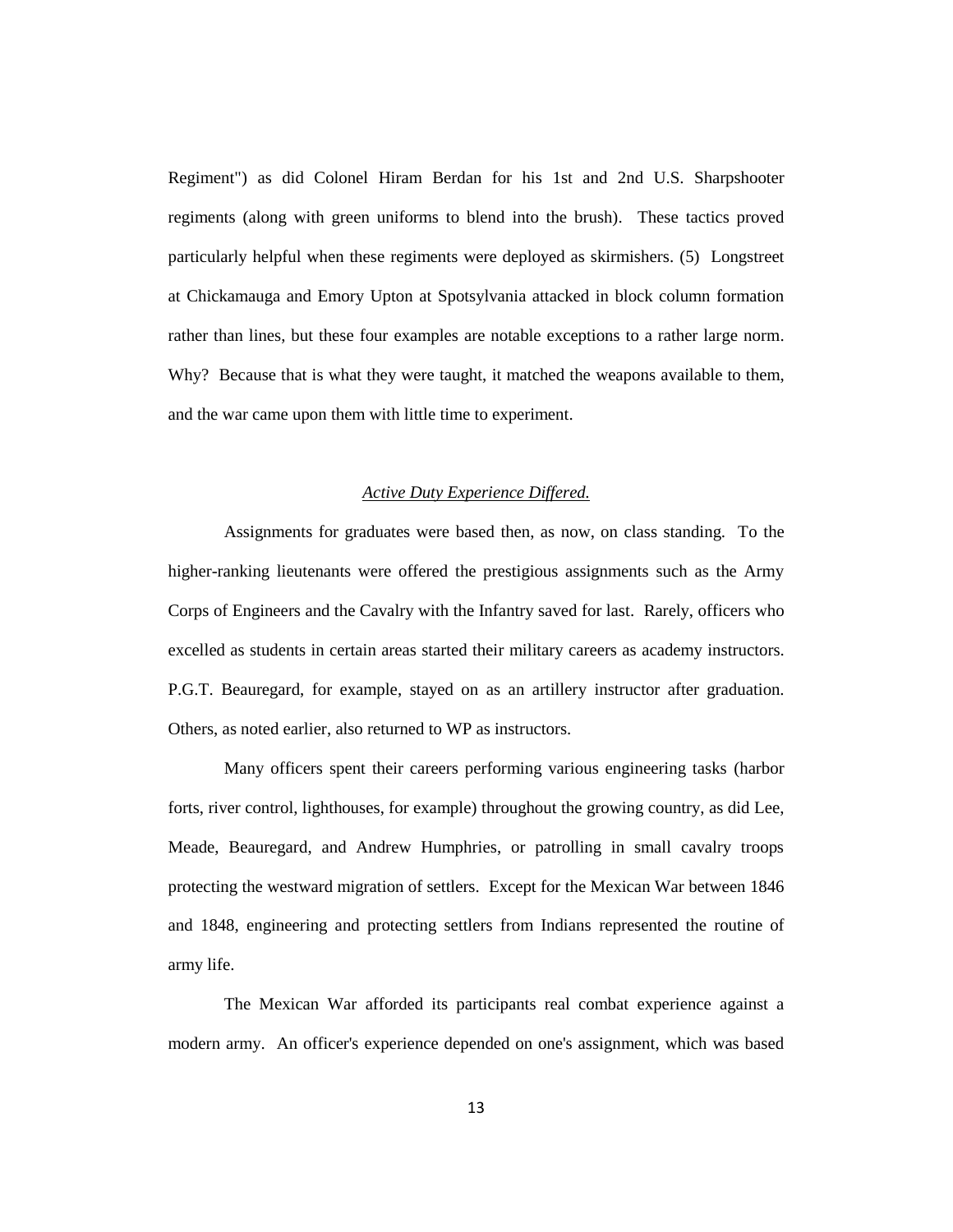on rank and branch of service. One must be careful, however, in extrapolating how young officers would use this experience in later years. Some officers served as commanders or on the staffs of commanders as did Lt. Col. Lee serving with General Scott, a non-West Point graduate. Most officers, of lower rank, served in regiments at the company level: Grant, Longstreet, Pickett, Jackson, McClellan, and Winfield Scott Hancock, for example. They faced fire and survived—perhaps their most valuable experience—but they had no hand in commanding large forces such as regiments or brigades.

This point of experience gained is often quoted relative to the young officers in the Mexican War, and it is equally misunderstood. As lieutenants and captains, they performed in the capacity for which they were trained at WP, i.e., as company officers. Based on the number of brevet commissions they received for bravery, they performed well. Their experience as company officers, however, gave them no first-hand experience that they would need later to command division, corps, or armies. This they would have to learn on the battlefield as they served early in the Civil War.

## *A Good Man Is Hard To Find.*

Performing at a professional level is extremely difficult in almost any field of endeavor. Sports provide an excellent example. Becoming a quarterback in the National Football League (NFL) is a major feat, but becoming a starting quarterback is extremely rare: there are only 32 at the start of each annual season and they are of different quality. The required skills at the professional level, both physical and mental, are such that, of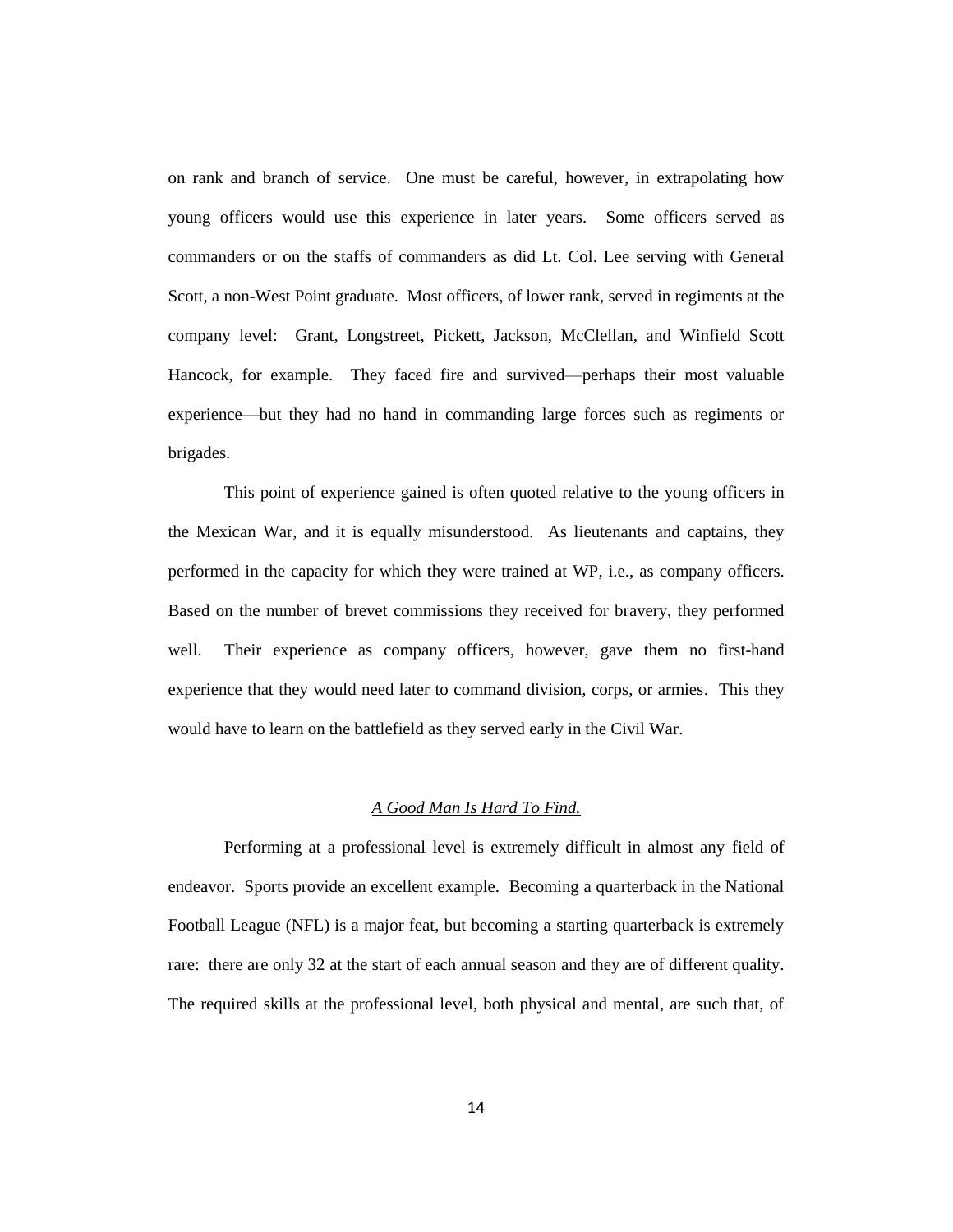the scores of available college quarterbacks each year, only a few are chosen and almost never begin their careers as starters.

The difficulty of this position is evident when one is injured: the second and third string quarterbacks are serviceable and can do the job, but in most cases, the team requires the starter for them to hope for the playoffs. No pool of unsigned, spare quarterbacks exists because the ability drops off drastically from the professionals, starting or non-starting. Finally, of those recognized as great quarterbacks, not all have won championships because these games pit the best against each other with only one winner possible: Hall of Fame quarterback Dan Marino is an excellent example of this. Whereas football is the ultimate team sport, and much of a team's success depends on their collective performance, these are elements of the team's success, not the quarterback skills required.

Military command also requires a specific skill set, and different skills appear at various command levels. Civil War regimental commanders, nominally colonels, moved their regiments based on the movement of the brigade. This was the basic unit of movement on the battlefield; the brigadier general was normally the highest command level that actually led his unit directly into battle. Above the brigade, for divisions, corps, and army command, generals had to direct the movement of subordinate units on the battlefield and respond quickly to information about the battle. In addition, commanders had to ensure the care of their men, handle the various logistical and administrative functions required of a commander, and maintain discipline within the unit. Often commanders brave under fire showed little ability in tending to these seeming mundane but important tasks.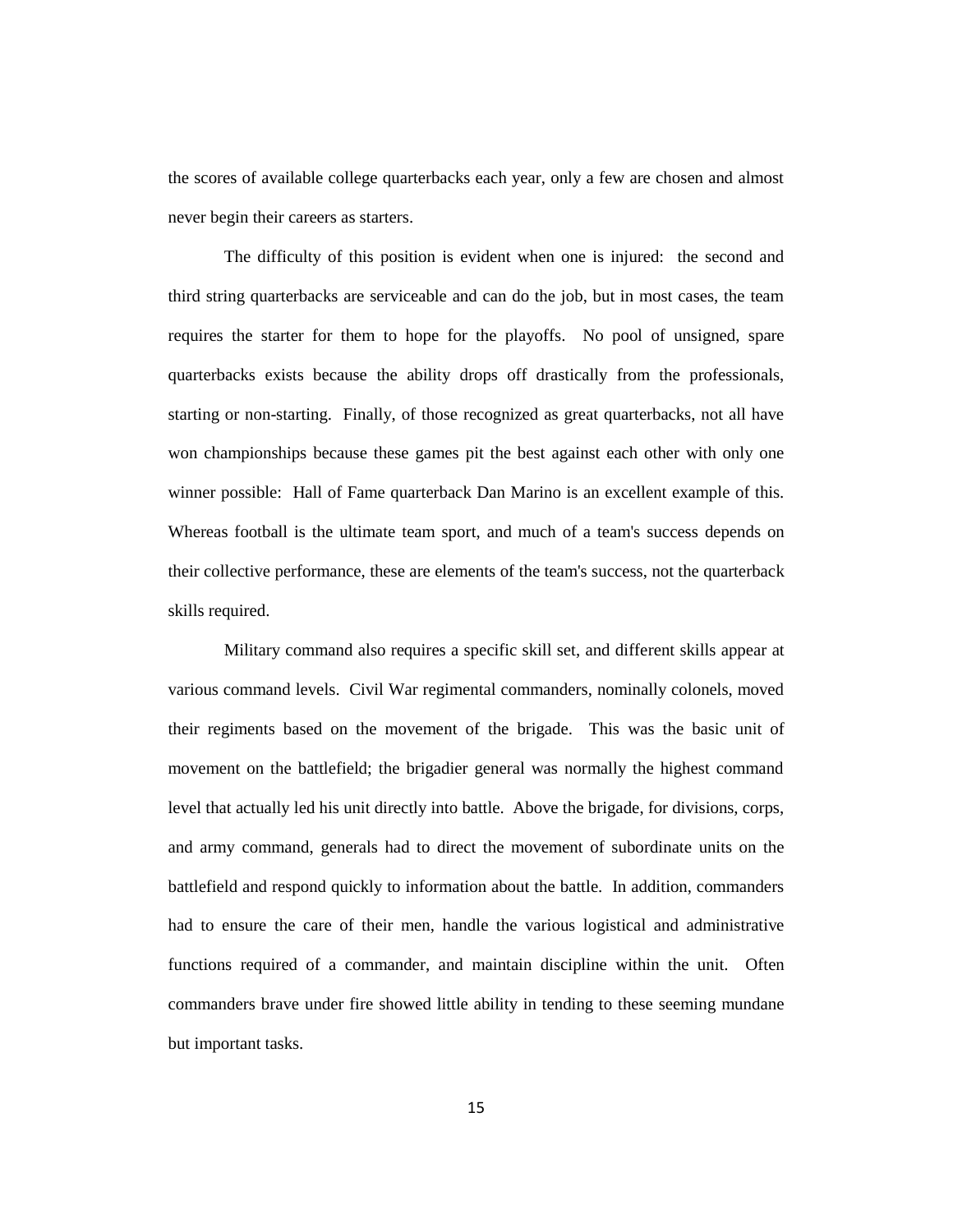Another requirement for command was what is called "moral courage." This is the ability to see opportunity and exploit it, to move fast and not waste time, to not proffer excuses to exculpate oneself after a defeat, and to be willing to fight the army to the point of disarray if it brings victory. For all of his intelligence and organizational and tactical skills, McClellan lacked these qualities, which contributed to his eventual downfall. His was a character flaw, not a lack of skill. (6) His manifest distrust of civilian authority did not help here either, but Lincoln would overlook this if McClellan won battles.

In the Jeff Shaara novel *The Last Full Measure*, after the disaster at Cold Harbor Grant thinks (italics added), "There are no comforting words here. Here, it is all about duty, and making the right decisions. *And men must die...even when the decisions are the very best ones.*" (7) Few could meet this ultimate requirement, to understand, face, and accept "the awful arithmetic," as Lincoln phrased it. Some call this "the killer instinct," and it is not farfetched to think that Grant and Lee had it, but that for whatever reasons McClellan and Johnston did not.

For these and other reasons, Lee and Grant were both troubled by the lack of suitable candidates for higher command levels. In addition to the normal attrition of officers from death, wounds, illness, or transfers, both sides had to deal with established law and procedures for promotions, in addition to various political considerations. Apparently when politics became involved, a good man was even harder to find. The combination complicated the selection of new commanders. For the Confederate side, Douglas Southall Freeman's Lee's Lieutenants covers this in welcome and wonderful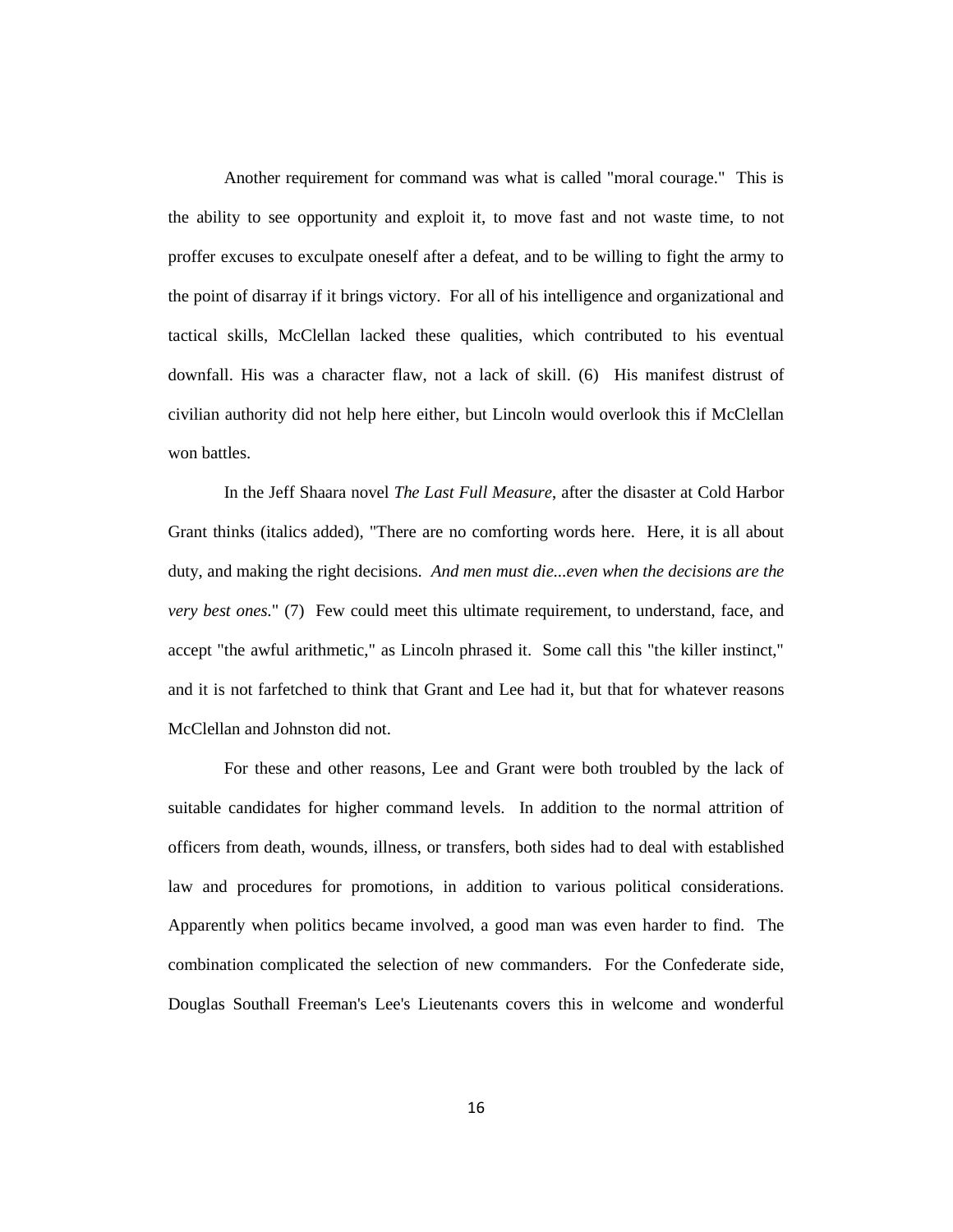detail after each major campaign or battle, showing that the effects started shortly after Lee assumed command in June 1862.

For instance, Grant retained the incompetent Benjamin Butler (not a West Point graduate) for political reasons—he was a northern Democrat—even though Grant had the authority to replace any general in the army. Similarly, Lee could not dismiss the inept William Pendleton as his artillery chief because he was a WP contemporary and friend of President Davis. (Davis, Lee, and Pendleton graduated in 1828, 1829, and 1830, respectively.) In May 1863, Lee's re-organization of the ANV even went so far as to eliminate its Artillery Reserve and spread its cannon among the three corps leaving Pendleton with no actual guns to command.

When a prominent commander was killed, the normal successor was the highest ranking subordinate, and during a battle, this assumption of command was immediate and automatic. Often, however, the new commander sometimes did not last long if his superiors thought him unfit. An excellent example of this is what followed after the death of John Reynolds on July 1 at Gettysburg. Abner Doubleday, the senior division commander, automatically assumed command of I Corps and led it ably through the day. When General Meade arrived early on July 2, Oliver Howard reported that I Corps broke before his XI Corps. This caused Meade to replace Doubleday with John Newton, a division commander from VI Corps. Newton retained command of I Corps until it was dissolved prior to the Overland Campaign of 1864.

There is no evidence, however, that Doubleday performed poorly leading the division on July 1. The defeat of I Corps on July 1 was based on position and numbers, and not on Doubleday's performance. One could argue that XI Corps, often criticized for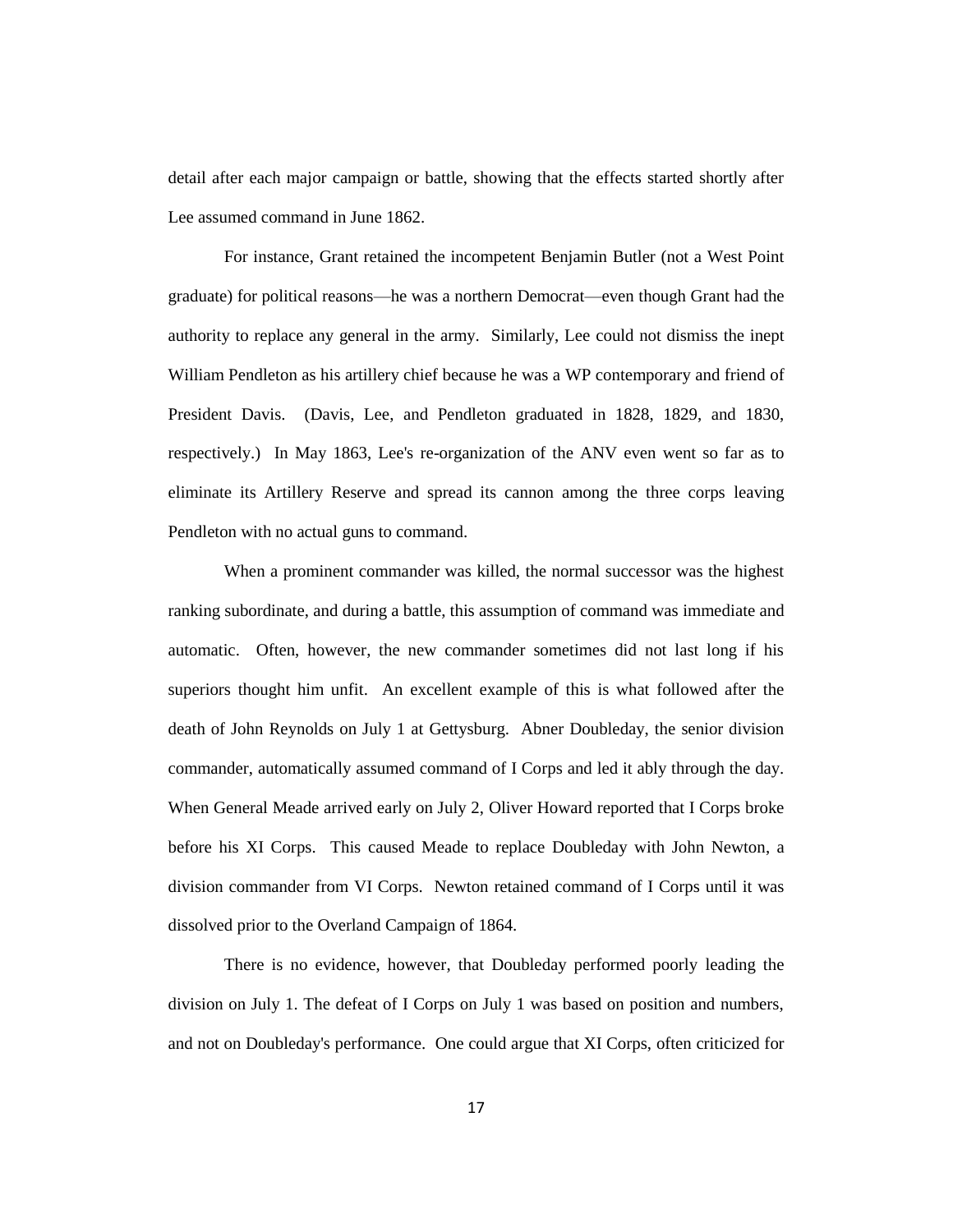extending itself too far—up to what is today known as Barlow's Knoll—was trying to erase the stain of Chancellorsville by standing and holding its ground. Both Doubleday and Howard, however, failed to recognize the importance of abandoning their advanced positions and retreating to Seminary Ridge and Cemetery Hill at an opportune time. They did, however, hold their positions as long as possible, but only Doubleday was replaced. The importance of the Doubleday example is that the subordinate's continuance of command was based on his superiors' impressions of him and perhaps not on his actual performance.

Evaluating a command structure with multiple vacancies after a battle is not an overnight task and requires serious study of each vacancy and each possible command replacement. Ideally, the commander has time to perform this evaluation before the next battle occurs. One result of battles occurring frequently is that generals wounded in an earlier battle might not have recovered in time to resume command for later ones. If competent commanders are wounded and replaced by subordinates, and the army has not had time to replace the wounded commanders, then the next battle is fought with their substitutes. This was especially true because of the state of medicine in the 1860s when long recuperations were common. If any of the substitutes are then wounded, then another subordinate assumes command. Eventually major units are led by officers who might be unfit for those positions. In these cases, the substitute continued to command the unit but was not offered rank commensurate with the position because he was not considered fit for the higher rank.

This was the situation facing Lee as early as the fall of 1862 after the Battle of Antietam. Assigning Longstreet and Jackson to command the two wings of the ANV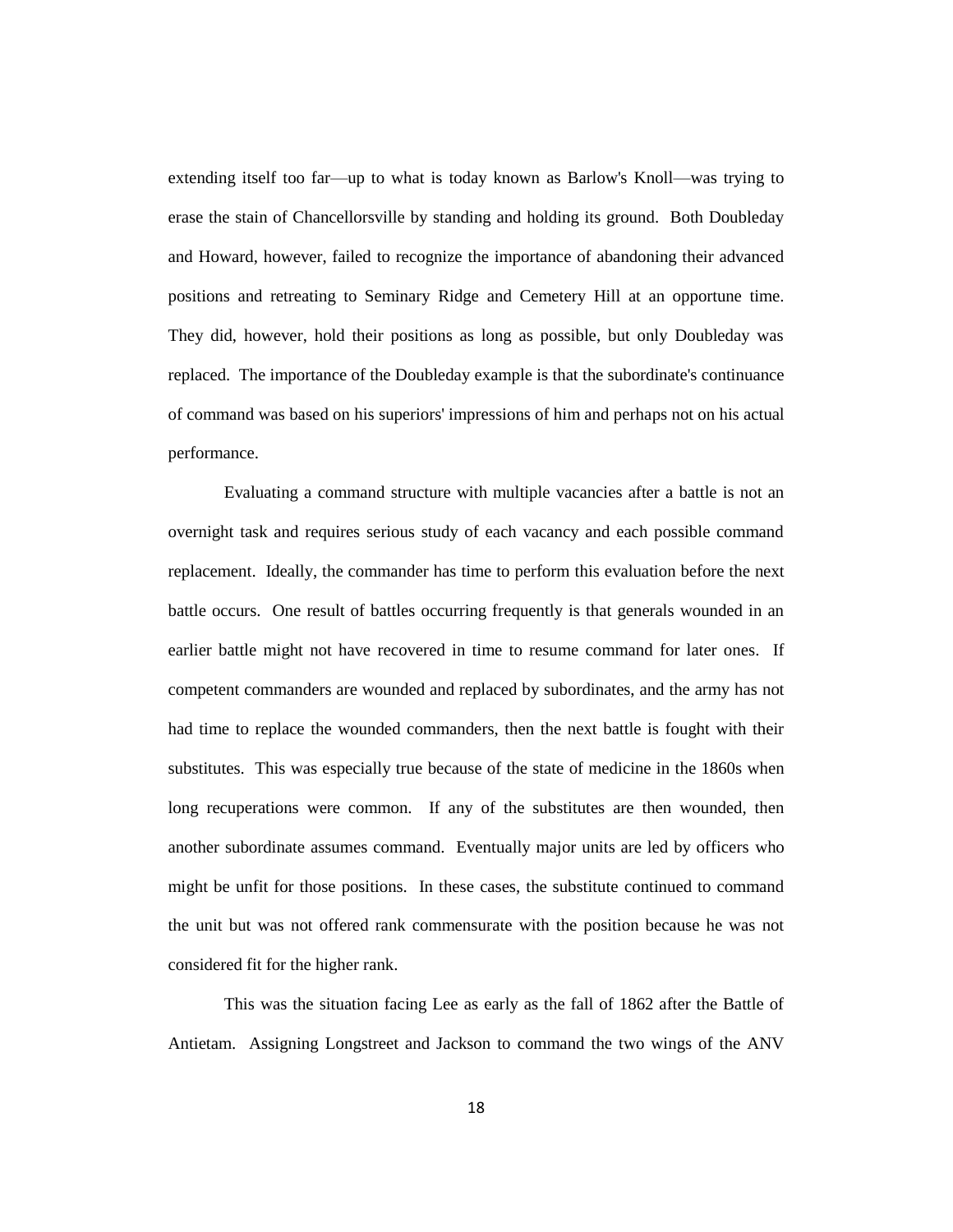after the Seven Days battles in June—essentially corps command which was not approved until September 1862—was the easiest part of the command restructuring of the Army of Northern Virginia (ANV). But the reorganization was not completed by Second Manassas in August, resulting in a degraded command situation prior to the Maryland operation in September. Only four of its nine divisions were commanded by major generals, the normal rank for a division. The remaining five were commanded by four brigadier generals and one colonel. Of 40 brigades, only 14 had brigadier generals; the remaining 26 were commanded by colonels or officers of lower rank. Although the result of the Maryland campaign depended on factors and did not destroy the ANV was, it is nonetheless unacceptable for an army to function for so long under such a large number of temporary commanders. Freeman calls this situation "a crisis in command," and it is important to note that it occurs midway through 1862, not yet halfway through the war. (8) Nonetheless, it never improves.

The same circumstance existed for the Federals. After assuming command of the U. S. Army in March 1864, Grant was interested in using the best officers possible and thought that many from WP were available. At one point, he was "prepared and anxious to assign McClellan, Buell, and others to command." (9) Although no formal tender has been found in the records, he was disappointed because personal and political reasons blunted any further consideration. One can assume that by "command," Grant meant corps command because Sherman and Thomas had considered Buell for command of XIV Corps. (10)

The Army of the Potomac (AOP) suffered from a similar lack of corps command material which is part of the reason for the spring 1864 reorganization that trimmed the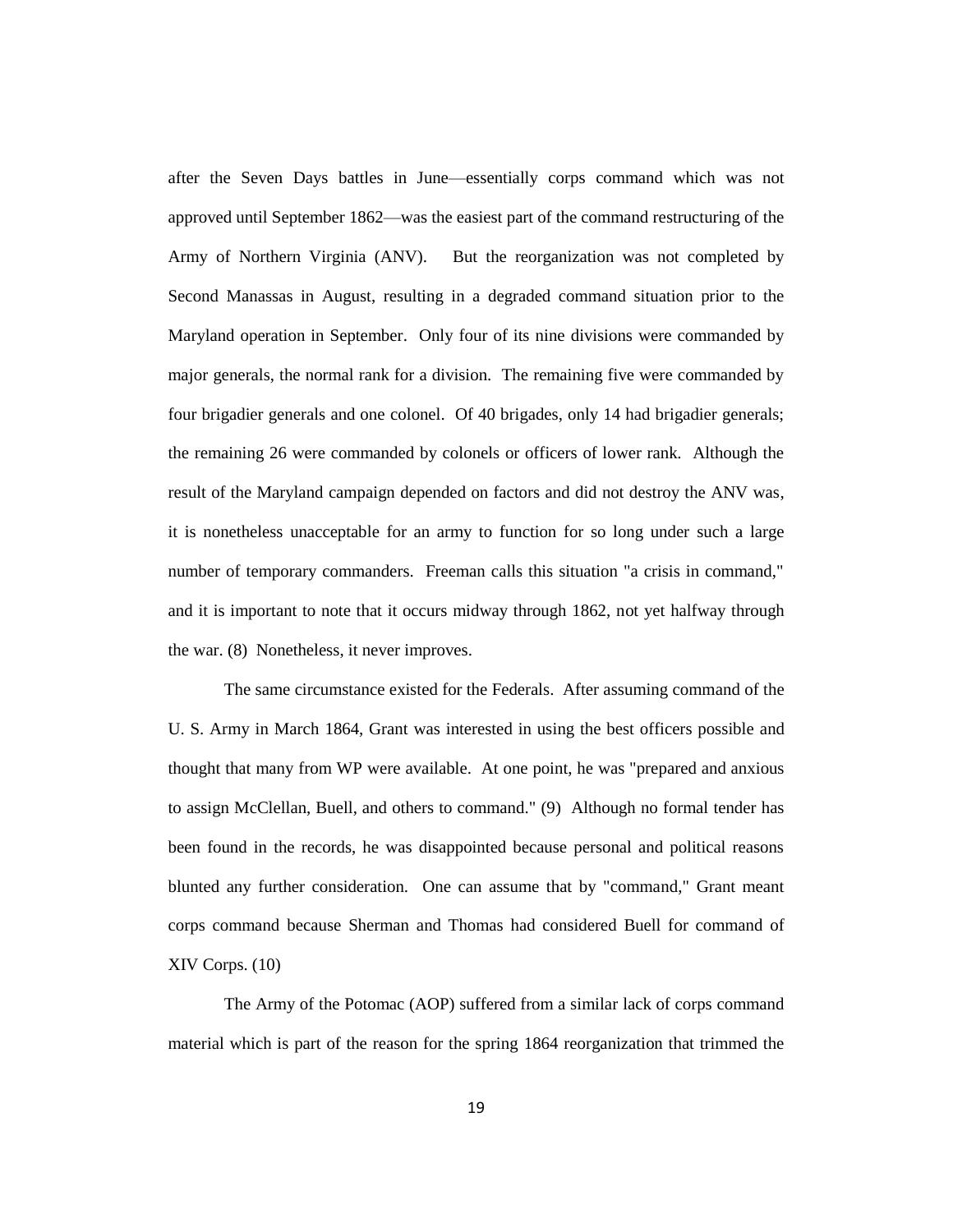army down to three corps, II, V, and VI, commanded by Hancock, Warren, and Sedgwick, respectively. (11) Of the three, Hancock was the most aggressive. In the ensuing Overland Campaign when Sedgwick was killed at Spotsylvania on May 9, Meade chose Horatio Wright to replace him. Wright, though competent, served in this capacity until Appomattox, but he was not as aggressive as Hancock. For the rest of the war, Grant was at times frustrated by the indigenous AOP command structure because it reacted slowly and cautiously with continual problems in coordination. This indicates that the quality of candidates for corps command had decreased and it remained so until the end of the war. (Caution was a common trait in the AOP, and it was a constant irritant to Grant.)

Not only did the job description for commander contain qualities that most officers could not meet, but the quest for good commanders was limited by two other considerations, one arithmetic and the other managerial. Army leaders of the time would have had no access to formal descriptions of these, but they might have understood them empirically. Regardless, their effect on the selection of competent commanders was real and cannot be ignored by historians. They are explained in the next two sections.

# *The Curve Applies.*

Although the graduates represent an elite group, there are still differences among them, namely, some are better officers than others. The war shows that their abilities as commanders varied widely also. One might think this instinctive, but it does follow a common pattern familiar to college students all over the country. Suppose that historians assigned a performance grade to each of the approximately 360 WP graduates of both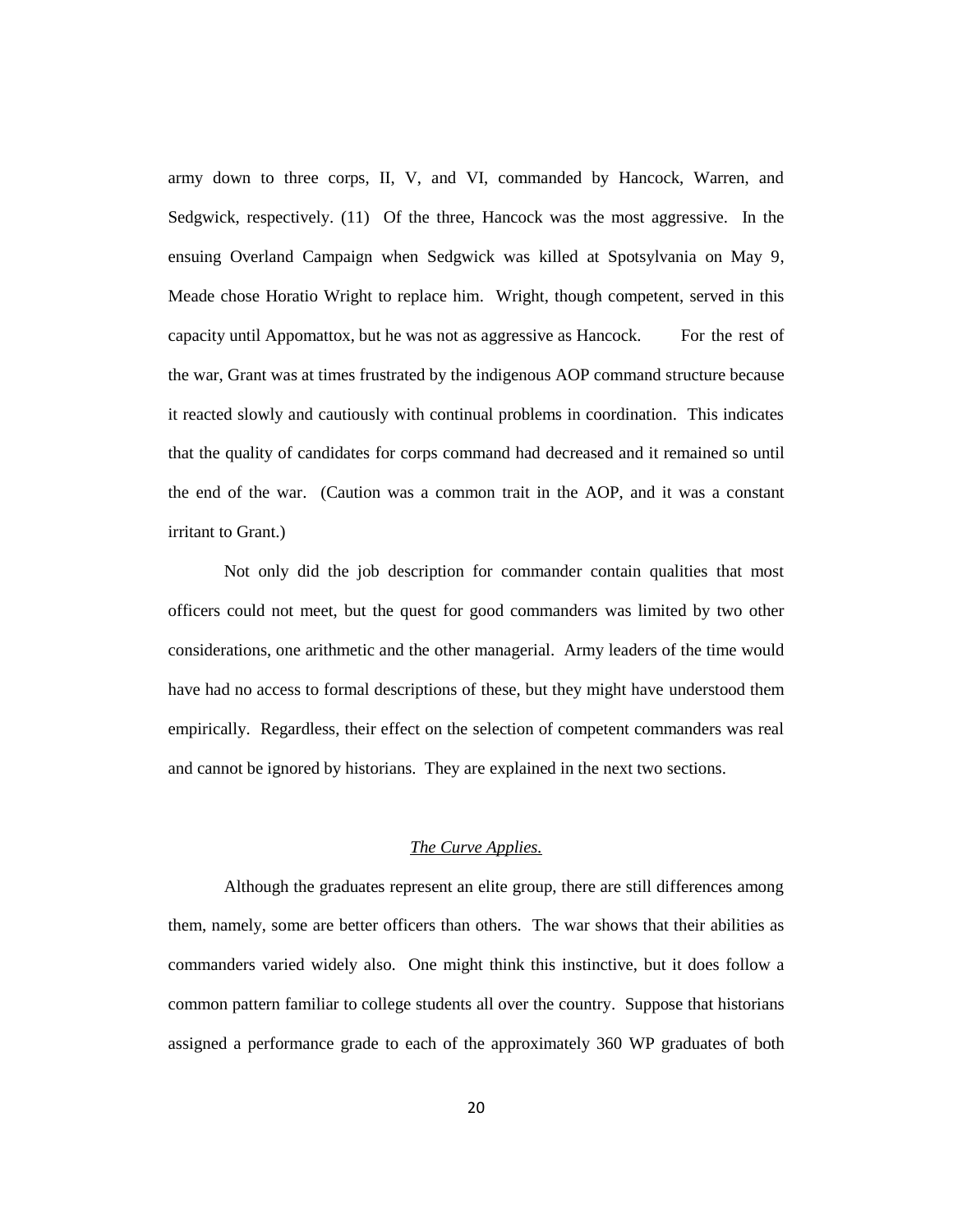sides who served as generals much as professors would assign grades for examinations. For this illustration (and *not* a full mathematical treatment), it is reasonable to assume that these grades would follow a distribution similar to that for a freshman chemistry class at a large state university. (12)

Once all the grades are assembled, one then segregates them into arbitrary sections about the mean or average grade by percentage the values of which depend on how many grades of each level are desired. For the 360 graduates (or freshman chemistry class), the numbers might be 2% for A+, 15% for B, 2% for F, and so forth. Assume that a large sample size such as the set of graduates can be described by a curve commonly called a bell curve, which is thin at the edges and thick in the middle. This is "the curve," by the way, on which college students hope to be graded on tests: this analogy serves this discussion. This curve resembles, but is not identical to, other statistical distributions such as the normal distribution. The result of such a distribution offers partial explanation for why historians should expect many generals to be ineffective. Table 2 shows the result of assigning grades in this way.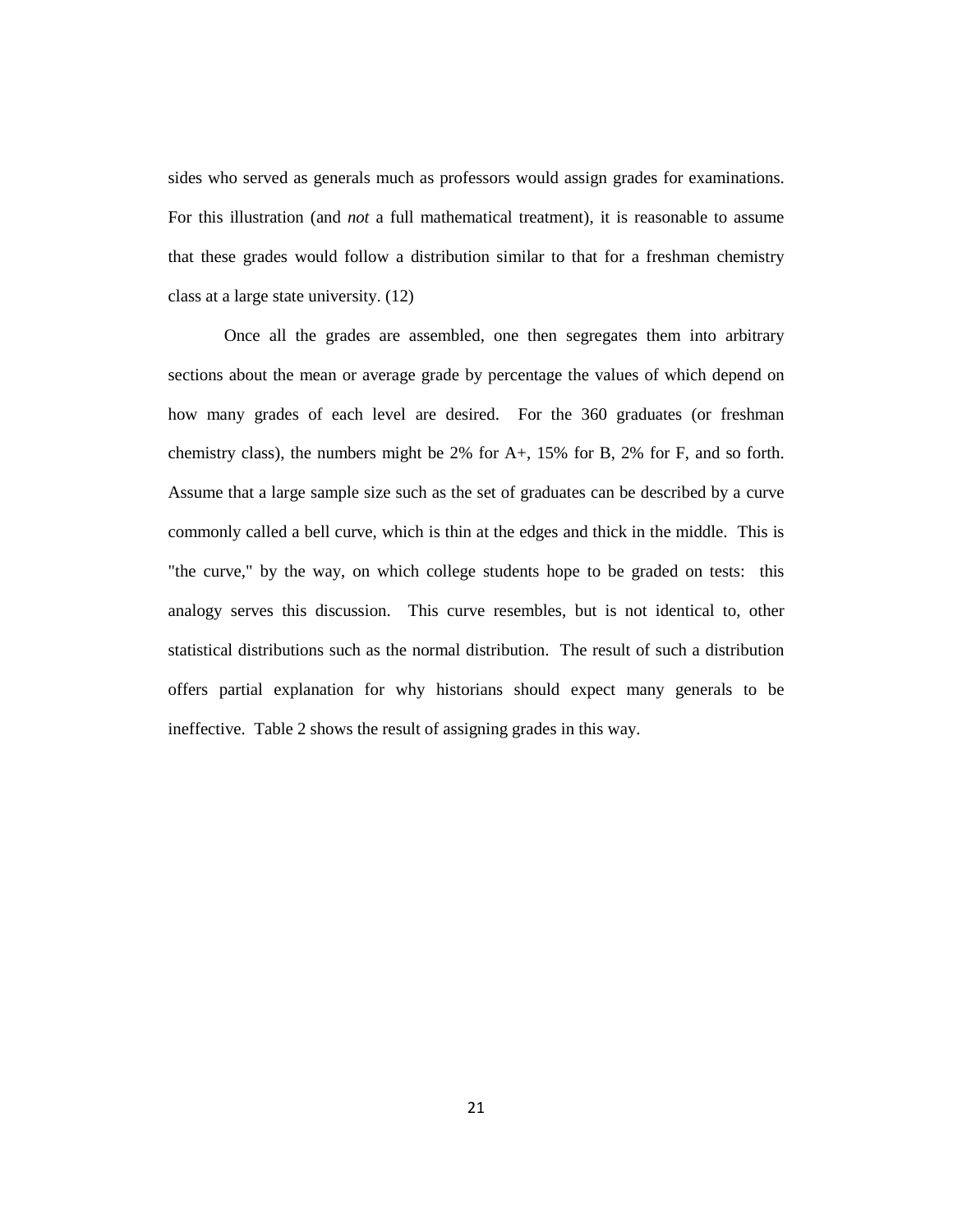| PERCENT OF        | <b>ROUNDED</b> |                  |                     |
|-------------------|----------------|------------------|---------------------|
| <b>POPULATION</b> | <b>NUMBER</b>  | <b>GRADE "ON</b> |                     |
| <b>IN SECTION</b> | <b>PER 360</b> | THE CURVE"       | <b>DESCRIPTOR</b>   |
| $\overline{2}$    | $\overline{7}$ | $F-$             | Dismally Inept      |
| 3                 | 11             | $\boldsymbol{F}$ | Incompetent         |
| 15                | 54             | D                | Poor                |
| 30                | 108            | $C-$             | Low Average         |
| Mean grade        |                |                  |                     |
| 30                | 108            | $C+$             | <b>High Average</b> |
| 15                | 54             | B                | Good                |
| 3                 | 11             | $\mathbf{A}$     | Excellent           |
| $\overline{2}$    | $\overline{7}$ | $A+$             | Outstanding         |

TABLE 2. Hypothetical result of the curve for generals' grades.

What does this mean for the graduates? It means that out of a population of approximately 360 WP generals, one should expect only 18 to be excellent or outstanding, i.e., A or A+ and a different 18 to be extremely incompetent (F or F-). About 108 will be very good (B), and another 108 should be poor (D). Most of them, however, about 216, will be average (C), and the war would be fought largely with officers of all ranks whose competence along the spectrum will be a grade of C.

This explains partly why the quality of corps commanders for both sides decreased as the war continued. As attrition eliminated the likes of Jackson and Hancock, the grades of the replacements were more in the average, or C area. Also, the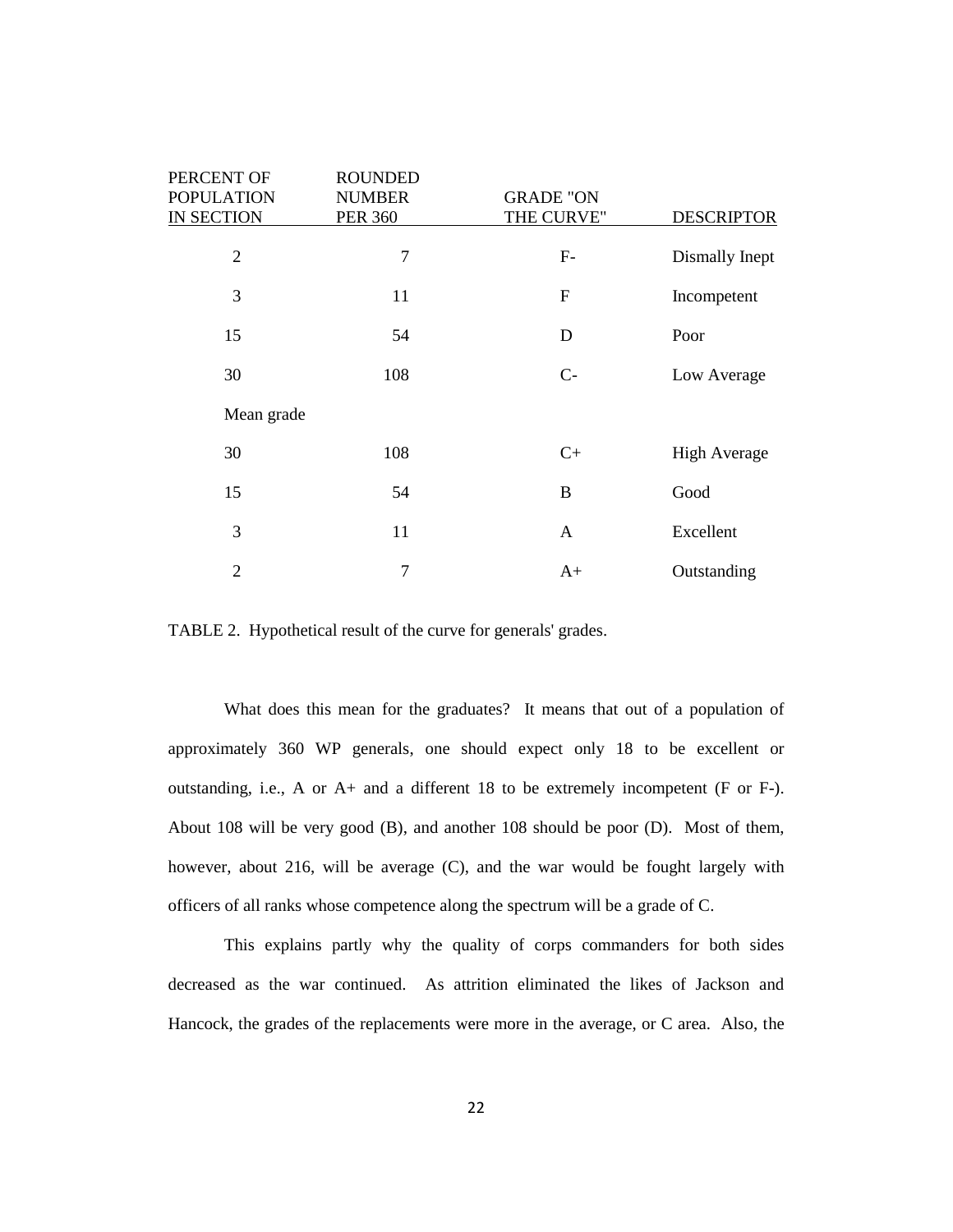small number of outstanding generals from the curve agrees roughly with the normal set of names nominated for this section, including Grant, Lee, Jackson, Sherman, Longstreet, Sheridan, Thomas, and Stuart.

## *Remember The Peter Principle.*

Hidden among the education, experience, skills, and ambition of the graduates, one feature requires exposure. Even with no attrition from wounds or deaths, not all graduates would be fit for higher command levels. As indicated in the previous section, Civil War army commanders understood this implicitly, although they had no name for it.

This decrease of fitness for higher command is an example of the Peter Principle. This states that in a hierarchy where advancement is based upon performance and merit, people eventually get promoted to a position where they are not effective, i.e., their "level of incompetence." (13) Two major features of this principle are: (a) it is based on the superior's evaluation of the performance of a subordinate, and (b) if a person is *judged* competent and *wants to be promoted*, then he will be. People rarely refuse promotions especially military officers for whom promotion to higher rank is paramount. A close examination shows that this heuristic applies to the performance of the WP generals in the Civil War—*not as an excuse* for performance, but rather as explanation.

One cannot blame officers for wanting promotion. As stated earlier, many company grade regular army officers resigned their commissions to seek immediate promotion to colonels in state militias. And one cannot blame officers for accepting promotions, especially early in the war as the armies formed. These were smart, ambitious men who found opportunities to serve their country, North or South, at levels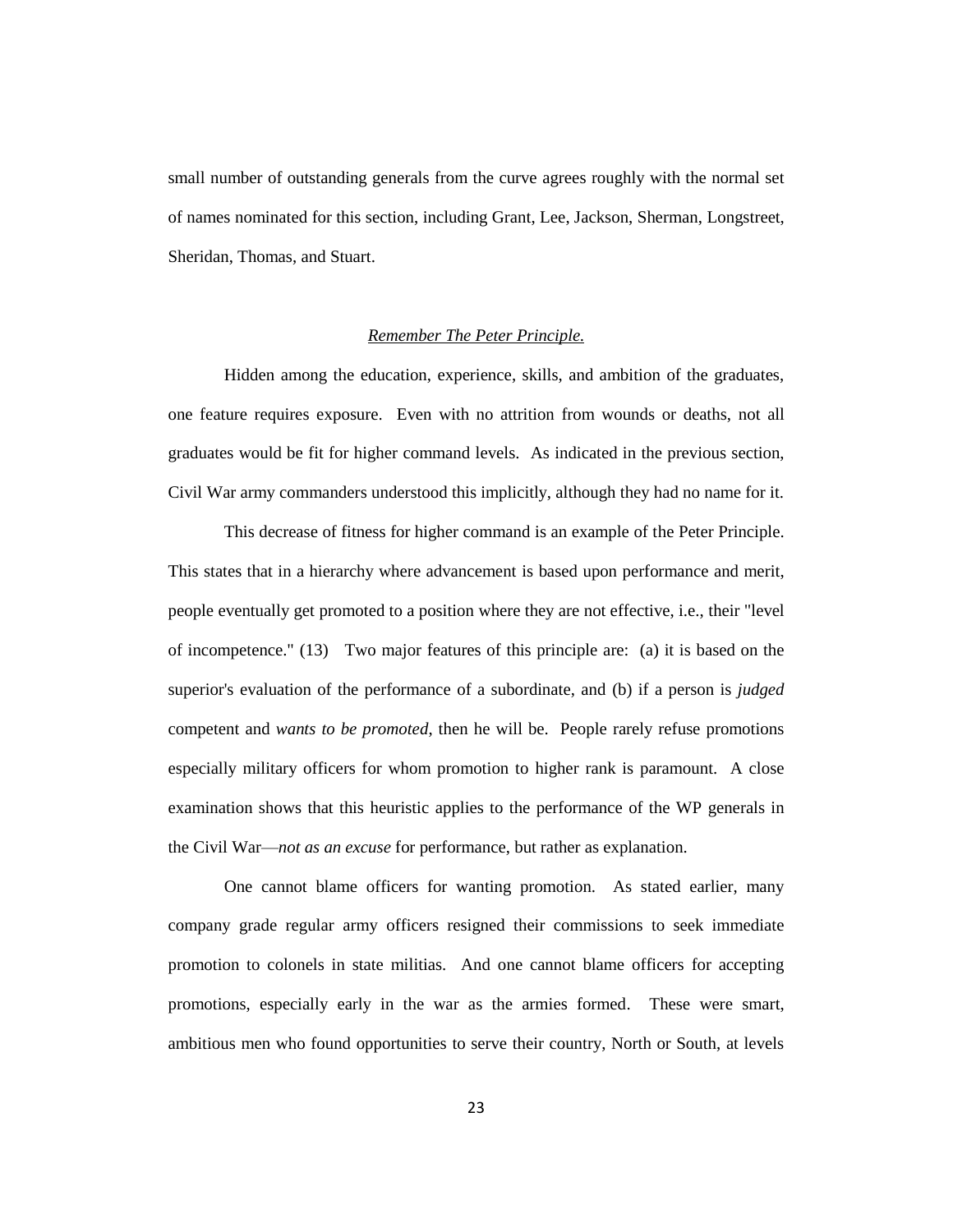of command they never expected to see in their lifetimes. At the start of the war when few battles had occurred, promotions were quick and based on little more than having graduated from WP or performing well in an earlier, smaller battle or skirmish. This was especially true of promotions in state militias or United States Volunteers (USV) versus regular commissions in the Unites States Army. Because the states were raising far more regiments than the increase in regular army regiments, governors had far more promotions to hand out.

Although one could easily cite more, four simple and obvious cases illustrate this principle: Confederate Hood, and Federals McClellan, Hancock, and Burnside. John Bell Hood successfully commanded a brigade as well as a division. After recuperating from a leg amputation following his wounding in the Battle of Chickamauga, he served as a corps commander under Johnston in Georgia. Corps command was his highest recorded level of competence. He was then placed in command of the Army of Tennessee replacing Johnston whereupon he attacked Sherman's army multiple times outside of Atlanta and was defeated each time. Eventually losing Atlanta, he proceeded to destroy his army at the Battles of Franklin and Nashville. One might mitigate this criticism by noting that he took command of the army in 1864 when the combination of Northern industry and competent generals was enough to overwhelm the South no matter who commanded its armies, but his repeated rash attacks of the fortified line at Franklin offer proof of his incompetence as an army commander.

McClellan also reached his level of incompetence at the army level, but history will never really know his highest level of competence. This is because in 1861, he rose from the rank of captain to major general in the Ohio militia in a matter of weeks,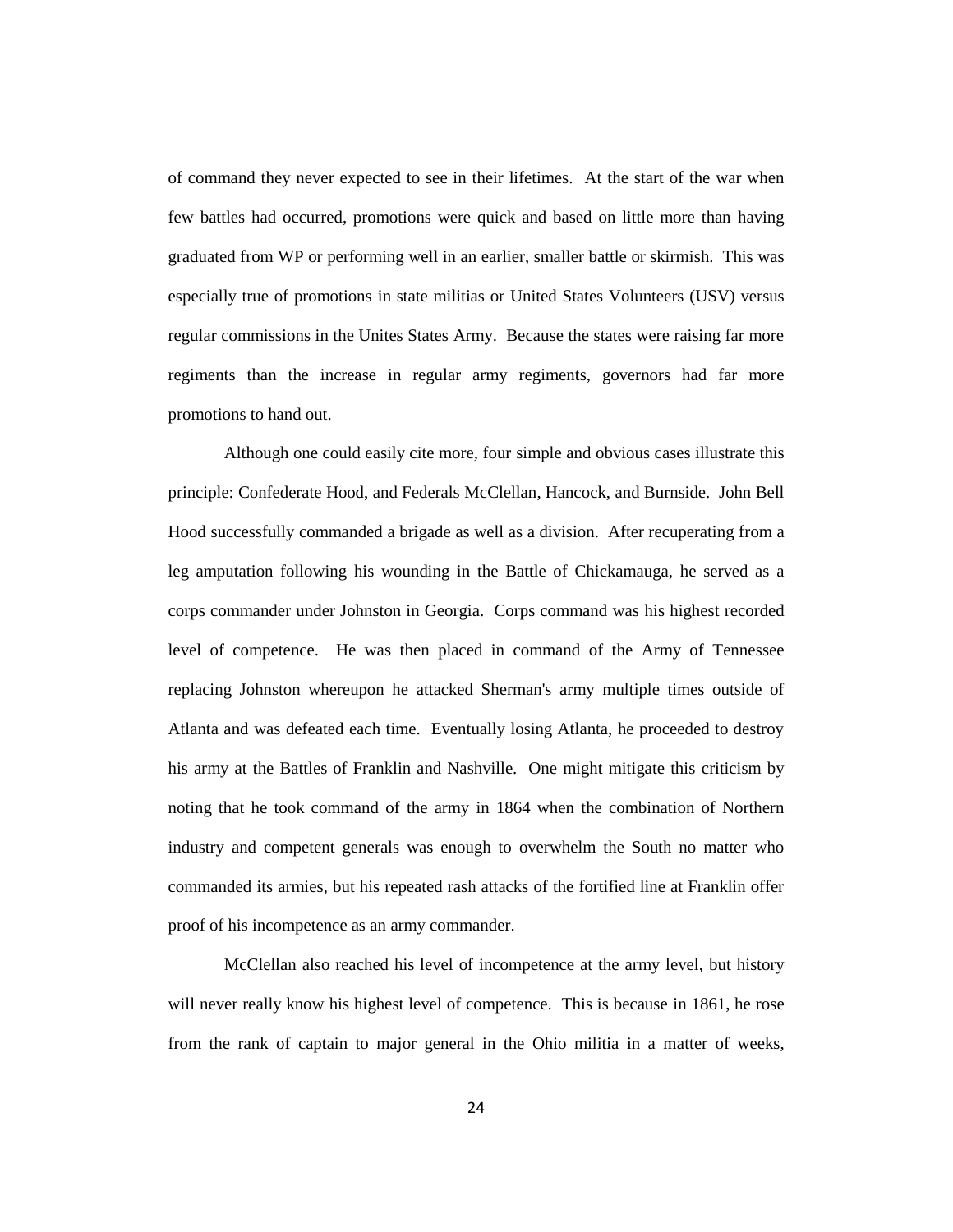skipping regiment, brigade, division, and even corps command. Apparently, his antebellum experience as a railroad executive gave the impression that he was adept at managing large operations and complicated logistics. After a minor victory in northwest Virginia (later West Virginia), he was offered command of the AOP, where he excelled in organizing and training the army and proved adept at strategy and even tactics. Recall that in 1864 Grant considered him for corps command but never tendered it formally. His pride, caution, and contempt for civilian authority prevented him, however, from ranking as one of the great generals of the war.

Finally, Grant considered Hancock "the most conspicuous figure of all the general officers who did not exercise a separate command." (14) Hancock rose through brigade command on the Peninsula in 1862 to division command at Chancellorsville in 1863. By Gettysburg, he commanded II Corps, and he was prominent on all three days being wounded in the leg during Pickett's Charge. (If one could name a Most Valuable Player for that battle, he would be the easy choice.) He retained this command until voluntarily stepping down in November 1864 owing to his Gettysburg wound that never healed properly. There are two possible reasons he was never offered command of the AOP: Lincoln and Halleck knew that he would want full command of the army, and that he was too valuable as a corps commander. One could argue that Hancock understood his own political limits better than his commanders, but that is beyond the scope of this treatment. In any case, history knows that Hancock's highest level of competence was *at least* the corps level, but of course *will never know* if he could command an independent army successfully.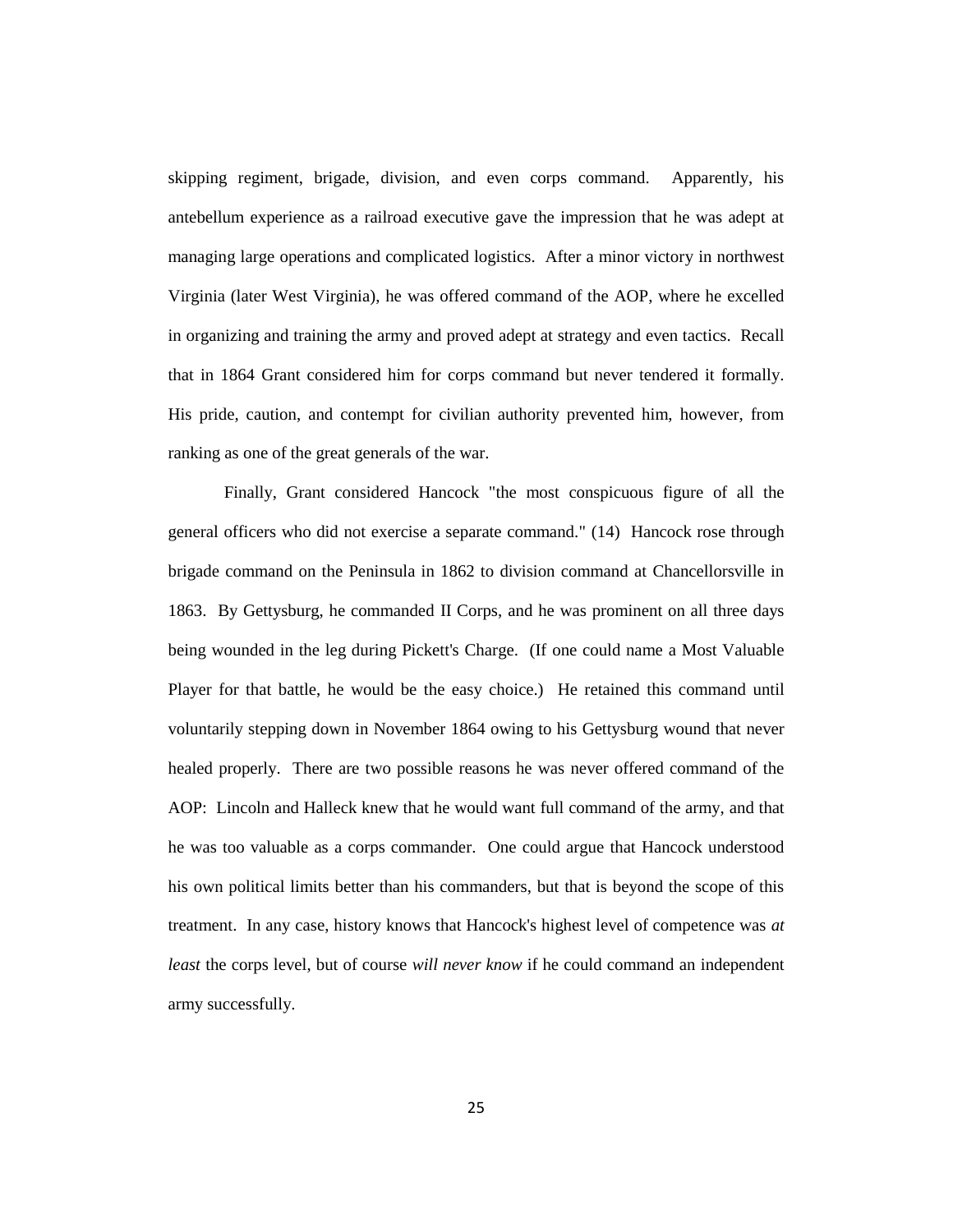This brings us to the curious case of Ambrose Burnside, a classic example of the Peter Principle who remained on active service until the disastrous Battle of the Crater in July 1864. He is one of the traditional poster boys for Civil War command ineptitude, and he is treated almost as a buffoon, but is this the entire story?

An analogy from sports again serves here. In the 1995 NFL draft, the Philadelphia Eagles drafted Boston College defensive end Mike Mamula in the first round at number seven. He so impressed the Eagles that they traded up expensively to acquire the number seven pick. Mamula was so impressive because he trained extensively and precisely for the exact tests for the NFL Scouting Combine, a week-long invitation-only exhibition for prospective NFL talent. The Eagles kept him at defensive end, his college position, for which at 250 pounds he was too small for the professional level. They considered him for, but did not move him to, the position of defensive linebacker; consequently, his performance as defensive end never lived up to the expectations of the team or especially of the fans. His name is now used pejoratively in discussions of players who excel in the Combines and who do not perform well in the NFL.

If one looks at the sequence of events, however, one might conclude that Mamula is actually blameless. No one faults him for practicing for the Combines, no one blames him for the Eagles' choosing to trade up for him and then keep him in a position for which he was undersized to play well, and no one has ever accused him of not playing hard. The only fault in the entire episode is on the Eagles for being overly impressed by him in the Combines and trading up for him, and by keeping him in the same position when it was clear that it was not working.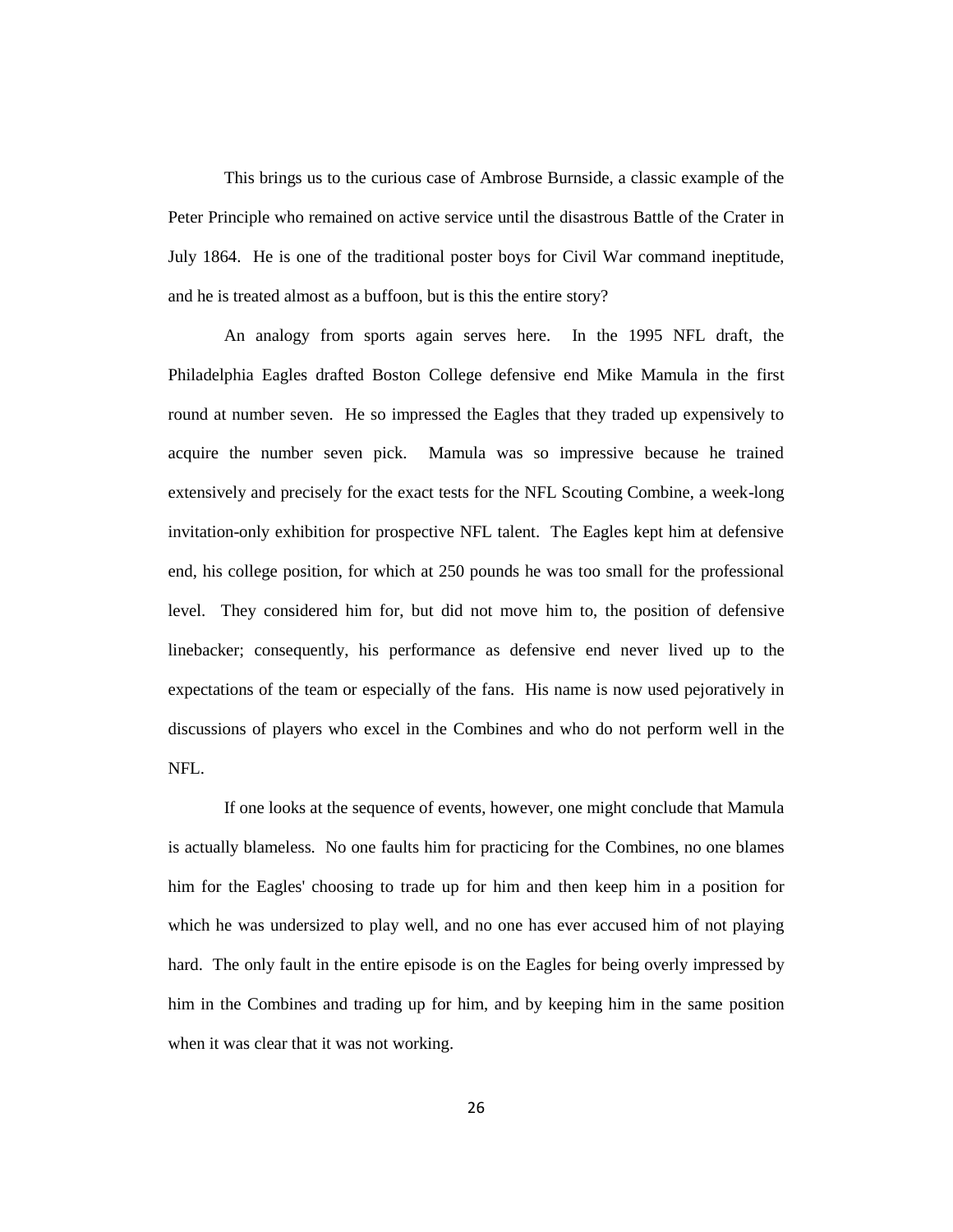Prior to the war, Burnside invented a carbine and served as a railroad executive. After his initial success as a brigade commander at First Manassas and on the coast after Manassas, Burnside served in the AOP, eventually rising to command IX Corps in which position he performed dismally at Antietam. After Lincoln removed McClellan from command, he offered it to Burnside—next in line in rank—who responded that he was not qualified to be commander. Upon hearing from the president that Hooker would be offered command if Burnside refused, Burnside accepted. He might be the only WP officer during the entire war that initially refused command because he thought himself unqualified. After his defeat at Fredericksburg, he was transferred to command the Department of the Ohio, where he again assumed command of IX Corps. In November 1864, he advanced his forces to protect Knoxville, Tennessee, where he stopped a drive by Longstreet to take the town. He remained in command of his corps until the disaster at The Crater outside Petersburg in July 1864, after which he was ordered home, staying there for the remainder of the war.

Grant assumed command of all Federal armies in March 1864. At the same time, Meade was in the process of reducing the AOP from four corps to three. Despite Meade's and Grant's concerns for the lack of corps commanders, Burnside somehow managed to remain commander of IX Corps. Part of his retention is because Burnside outranked Meade and retaining his corps as a separate command under Grant avoided an awkward command arrangement. Another part is because Burnside was able and honest and loyal and wanted only to serve his country. He never schemed or connived to attain higher command: in fact, he refused command of the AOP when first offered it. (15) Grant said of him (italics and underline added): "General Burnside was an officer who was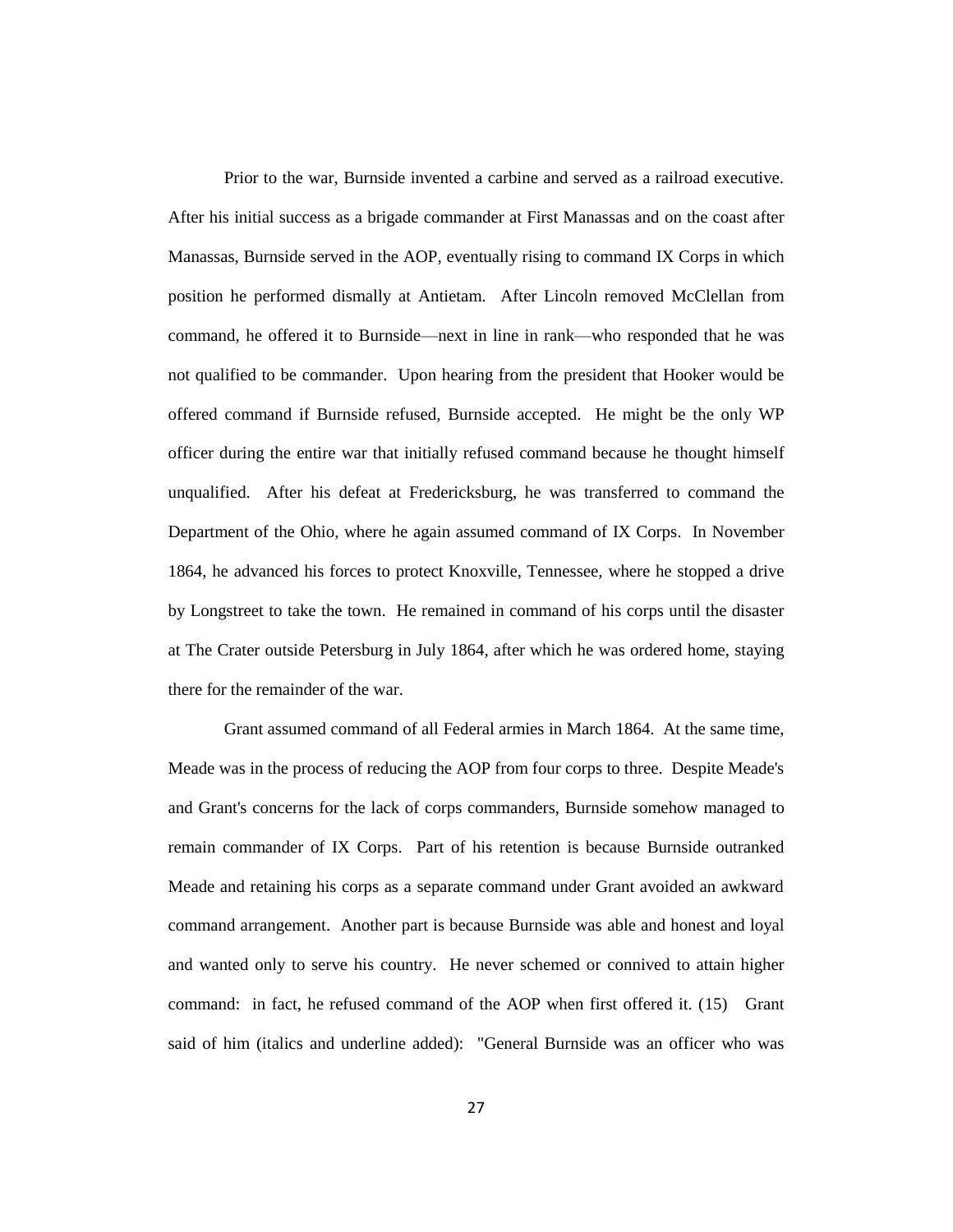generally liked and respected. He was not, however, *fitted to command an army*. No one knew this better than himself...*It was hardly his fault that he was ever assigned to a separate command."* (16)

Here is a man who commanded successful amphibious assaults and stopped Longstreet, yet he failed to reconnoiter properly at Antietam and failed miserably at Fredericksburg. Despite the disbelief of modern historians, both professional and amateur, Burnside's record up to March 1864 was enough for him to maintain corps command after Grant took command. Why? Grant wrote it twice: Burnside was unfit to command an army, *but he says nothing about a corps*. Remember that fitness is based upon the *superior's assessment* of a subordinate's performance; apparently Meade and Grant both judged Burnside fit to command a corps.

So, Burnside was capable, in their eyes, of managing the activities, movements, training, discipline, and supply of 20,000 men. And more important, for a battle, that he was capable of deploying those 20,000 men at almost the right time doing almost the right thing based upon the battle plan and his orders. This is quite a tall order, and it indicates that, although not fit to command an army, Burnside might not have been the buffoon that he is often made out to be. Like the Mamula experience, Burnside's career shows that disappointment and fault for a particular performance are often misplaced: it was not Burnside's fault that he was offered commands for which he was unfit. However, Burnside had other abilities: he later served as U.S. Senator and then Governor of Rhode Island.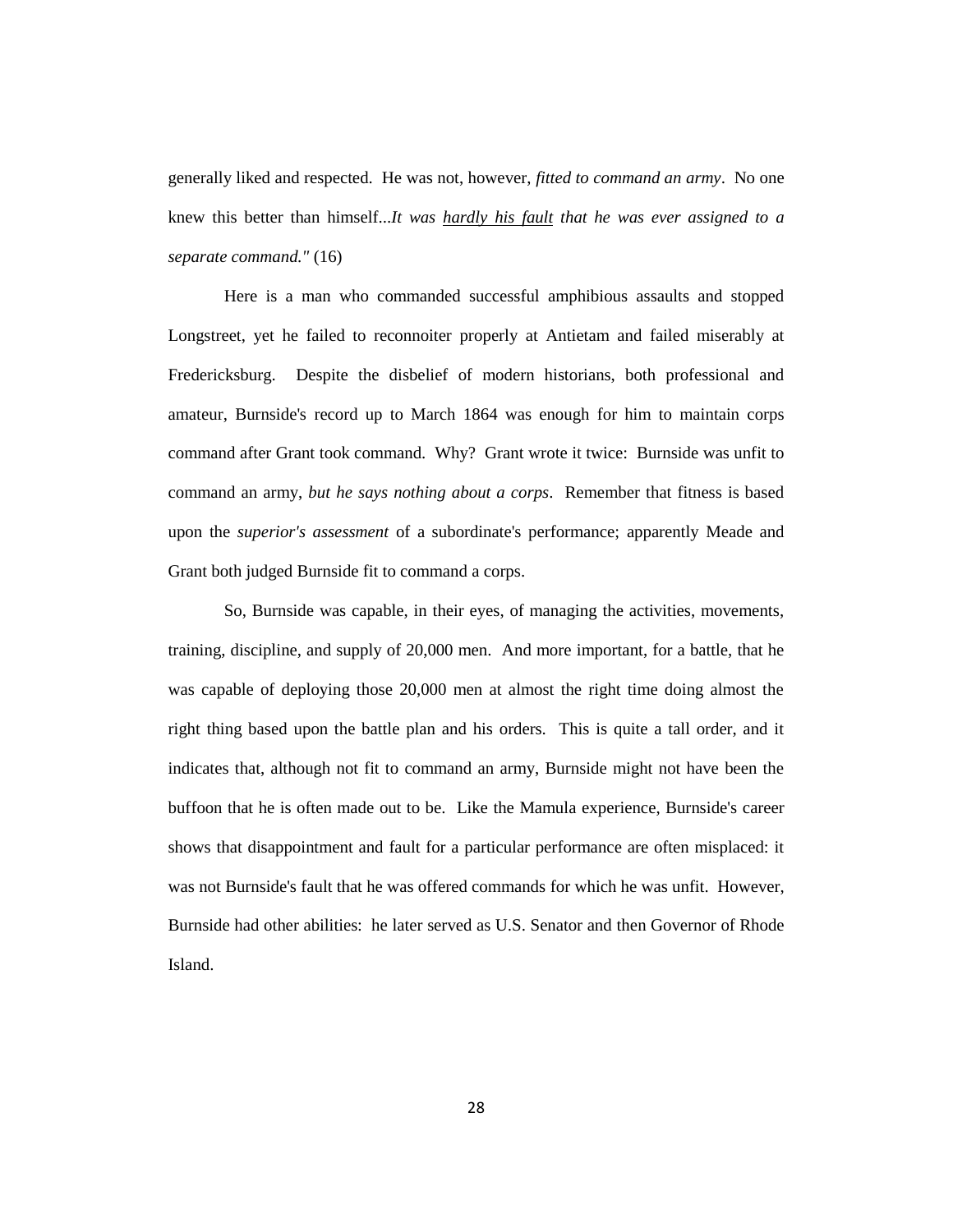## *Do Not Declare Blunders Selectively.*

Fredericksburg was a blunder. Burnside admitted this. Pickett's Charge was a blunder, and Lee knew it. The Civil War is filled with mistakes, misjudgments, and oversights made at the command level; yet, not all are treated equally. The Civil War, however, is not unique in containing many command blunders. One needs only to look at other conflicts for more.

In World War II, for instance, the Japanese attacked the Philippine Islands 12 hours after Pearl Harbor. Washington had warned its commander, General Douglas MacArthur, but the Japanese still found American planes lined up on the ground totally unprepared for the attack. MacArthur and history had no answer for this. At Midway in June 1944, a Japanese scout plane discovered an American carrier where it should not be according to the Japanese plan. However, the Japanese commander, Admiral Chuichi Nagumo, adhered to the original battle design even though it assumed no American carriers anywhere near the fleet; consequently, the Japanese had no alternate plan available to handle this. History's only answer is that the Japanese were overconfident with "victory disease."

Another example is Allied D-Day planners, who spent almost two years planning for the Normandy landings yet somehow made absolutely no provision for tactics or equipment necessary for fighting just behind the American beaches in the French bocage (or hedgerow) country. The Germans used this excellent defensive ground to delay, with high American casualties, the breakout from Normandy for weeks after D-Day. The only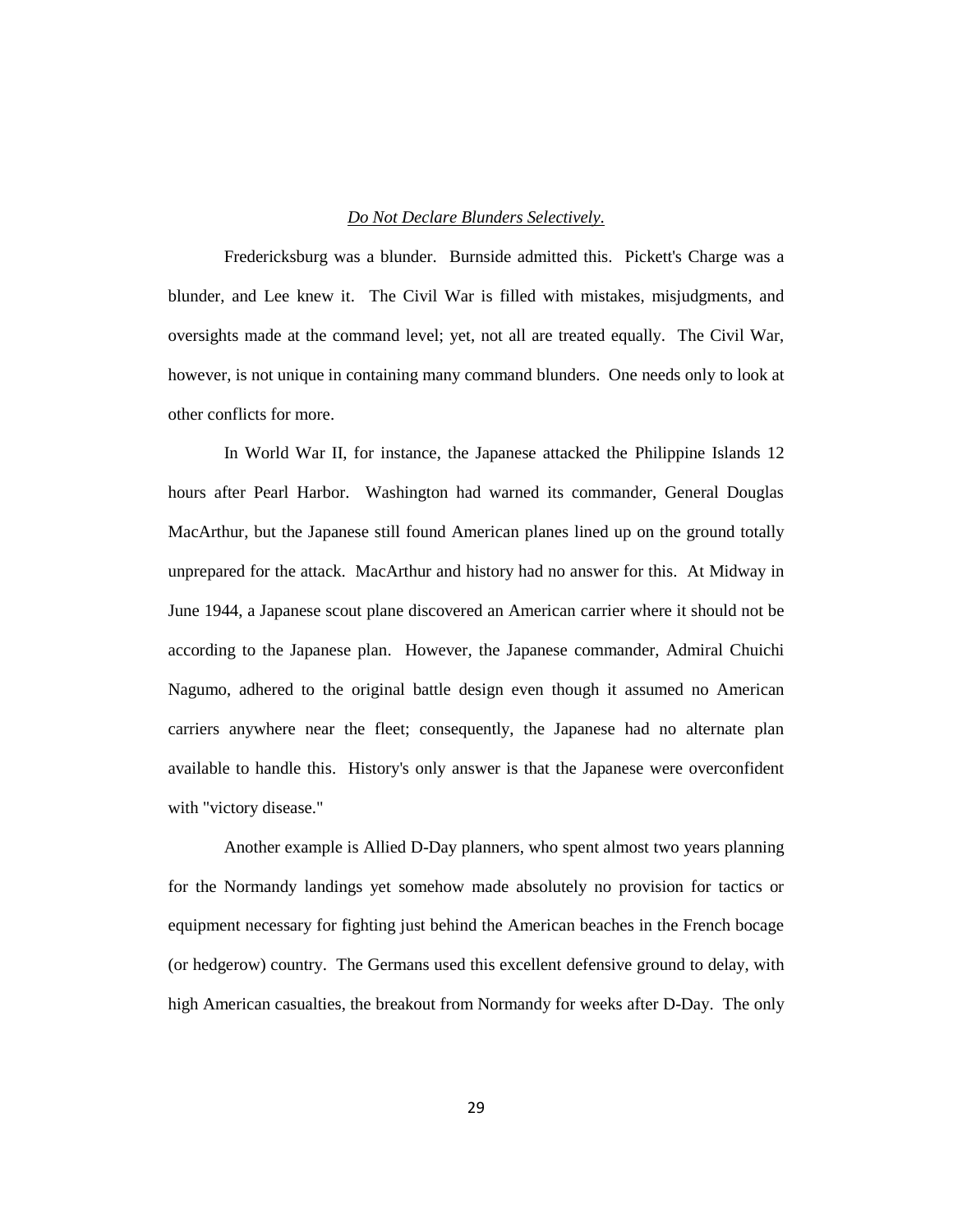answer for this omission is that the technical and logistical problems of the landings were so immense and complex that Allied planners simply overlooked it.

In all of these cases, historians note and critique the blunder; in none do they refer to the offending generals as "stupid." In most cases, they are considered competent professionals who made errors in judgment. This is different from the treatment of Civil War generals, for whom mockery is not only allowed but promulgated. Bragg, another incompetent army commander whose loyalty and integrity were never questioned, is often the butt of negative commentary as is the aforementioned Burnside.

### *Do Not Confuse Dereliction With Simple Ineptitude.*

Generals John B. Floyd and Gideon Pillow, non-West Point graduates, abandoned their men at Fort Donnellson in February 1862. Floyd, in command, departed the fort and left command to Pillow. Pillow departed promptly, leaving Buckner in command to surrender Fort Donnellson to Grant. Buckner was a graduate who understood his duty to surrender with his men. In contrast, Generals James Ledlie and Edward Ferraro together swilled spirits in a bunker while their men were slaughtered in The Crater at Petersburg in July 1864. Both were removed from command and later from the army.

The question for historians is this: do incompetent army commanders such as Burnside and Hood belong on the same list as Floyd, Pillow, Ledlie, or Ferraro? The answer should be no. History must distinguish between honest, loyal generals who were simply incompetent but honorable, from those who were cowards, drunkards, or grossly derelict. For such gross misconduct there is neither explanation nor excuse. Again, as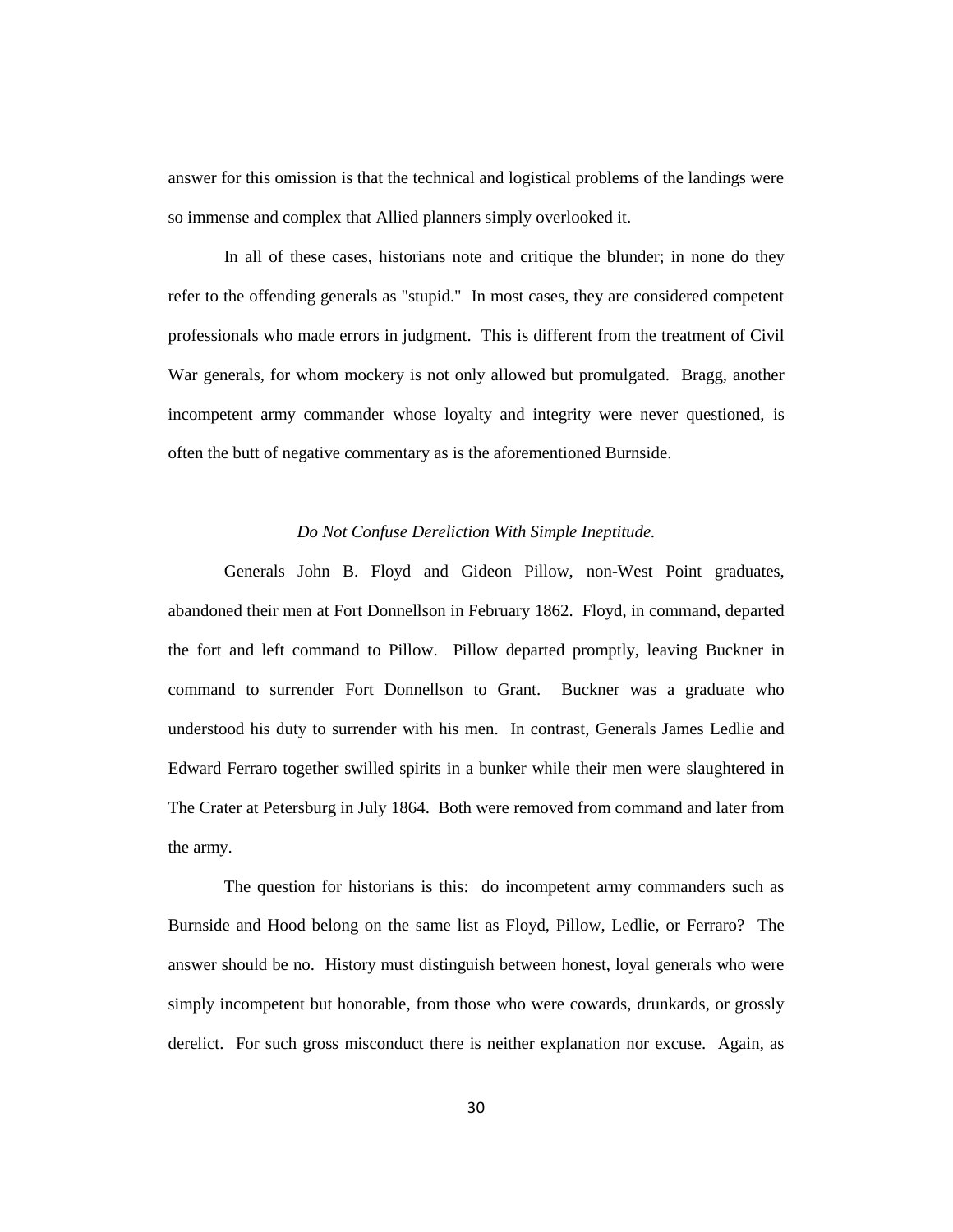this paper tries to explain the disparate military competence of Civil War generals, it purposefully excludes disgraceful conduct from the list of considerations.

### *What's Wrong With Having More Men?*

Another characteristic of history's rating or over-estimating generals is its tendency to favor underdogs who won battles when the odds were longest. Victory under such conditions certainly requires skill and courage, and one should respect that. This does not, however, negate the skill of generals who happen to be victorious with larger armies than their opponents. It is not contradictory for one to admire the tactical skill of a Lee, Jackson or German Erwin Rommel as well as the strategic acumen of a Grant, Sherman, or Eisenhower. They neither contradict nor deprecate the other. A material advantage held by commanders does not diminish or mask their inherent ability.

An egregious and classic case of this is the contention of Lee adherents that Grant won because "he was a lucky drunk that had more men." For a long time, this was the conventional wisdom, and probably made Lee supporters feel good. Grant's reputation has long since recovered from this crass and baseless misconception. His drinking problem has been long considered and documented: most modern historians recognize that it was not as serious as originally thought nor seemingly a significant impediment. But, although those who believe this might not realize, this statement does not say much for Lee either. The victor of Second Manassas and Chancellorsville was defeated by a drunk whose *only* advantage was more men? No skill was involved? Lee adherents should not settle for such a simplistic and insulting explanation. Comparisons to other wars can shed light on this.

31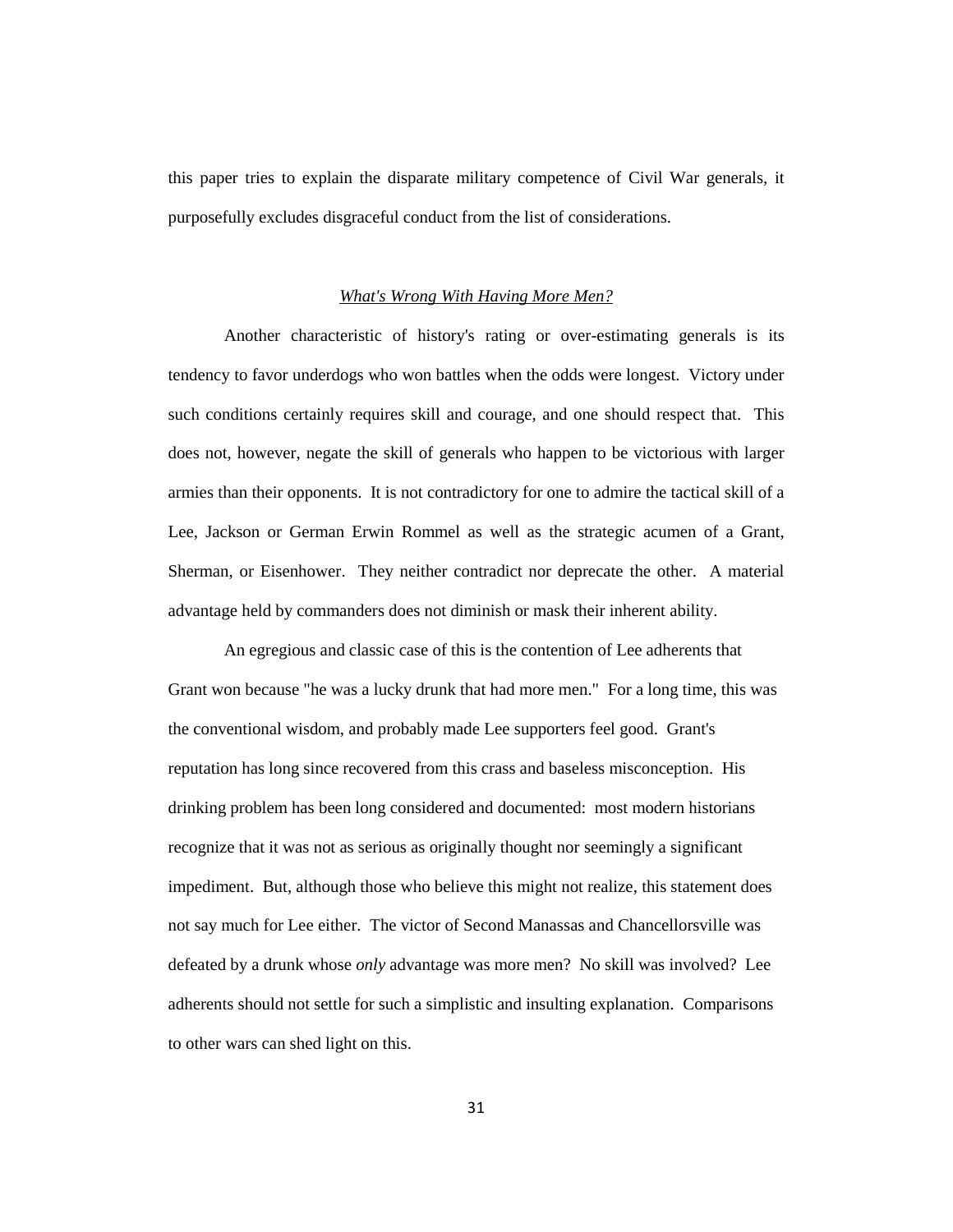George Washington had more men (and a French fleet) at Yorktown, the Duke of Wellington had more men at Waterloo, and Field Marshall Bernard Montgomery had more men (and everything else) at El Alamein. In particular, the Allies had overwhelming superiority at Normandy. Overall, in World War II, the Allies had more men than the Germans. Having a larger army is a goal of any general in any war. For Federal generals and Grant in particular, why is numerical superiority a flaw that somehow vitiates their victory? This leads again to the obvious question. What's wrong with having more men? Or more resources in general?

It is a fact that the AOP had more men than the ANV at Gettysburg. The AOP *also* had more men in all of its previous bouts with the ANV, which seems to not have helped in any of them, especially considering the difference in tactical skill between Lee and his Federal counterparts. There is absolutely no reason that superiority of men or materiel should diminish the esteem of Meade or Grant any more than it should diminish the reputations of Eisenhower, Wellington, or the Russian Georgy Zhukov from World War II. It can, however, justly enhance the reputations of generals who lead outnumbered armies, such as Lee, Jackson, or Rommel.

As outlined previously, the basic flaw in this reasoning of understanding leaders with greater resources is that it ignores or obscures the skills required to command, as outlined previously. The best example of this is Grant. Jackson and his swift maneuvers with his well-known "foot cavalry" are renowned for occupying three Federal armies of total larger size in the Shenandoah Valley. However, few realize that after Grant crossed the Mississippi River in May 1863, he was *outnumbered* by two Confederate armies, John Pemberton's in Vicksburg and Johnston's relief army near Jackson. Using speed,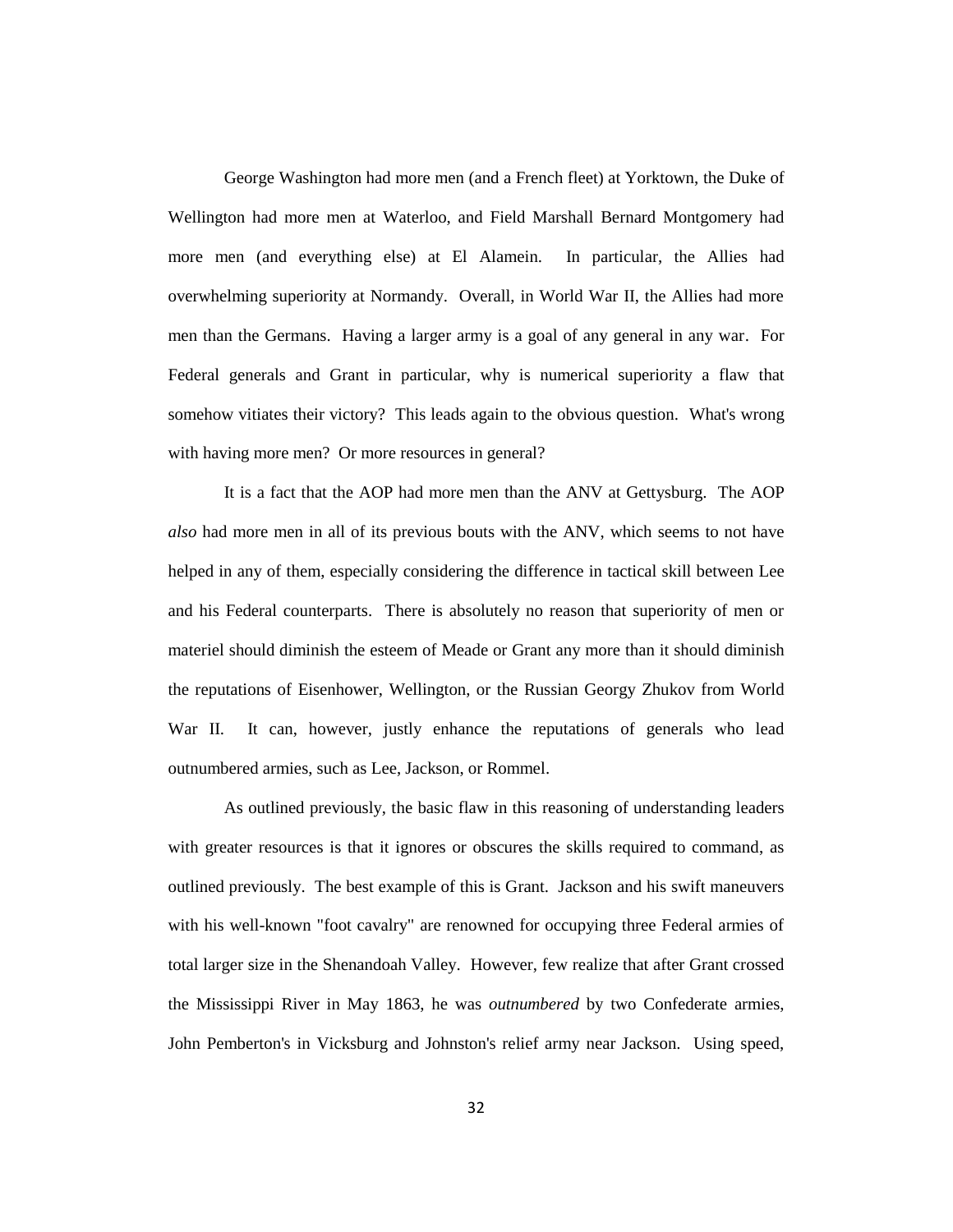guile, and deception, including Grierson's 400-mile cavalry raid through Mississippi, Grant fooled the two generals, fought and won five battles in three weeks, and eventually surrounded Pemberton's army in Vicksburg. Somehow this feat seems to never measure up to Jackson.

One year later when Grant (with Meade commanding the AOP) had more men in Virginia, it is important to notice three things: Grant's determination, the skill required to maneuver the AOP from battle line to road for withdrawal without exposing itself to attack, and the fact that Lee never found an opportunity to counterattack. In particular, his determination, mainly in form of a willingness to accept heavy losses without retreating—think of the Wilderness, Spotsylvania, and Cold Harbor, all defeats or draws at best—exceeded even Lee's expectation. The combination of a larger army and a general who knew how to use it skillfully was enough to win the war; this should be of no detriment to Grant.

One could argue that the biggest miscalculation of World War II was the gross underestimation by Axis Powers of American industrial capacity in both the quantity *and quality* of weaponry. (17) The Japanese Zero and German Me-109 had ruled the skies in 1941, but by 1944, the Hellcat, Corsair, and Mustang bested them in both numbers and capability. The Confederacy made a similar miscalculation in 1861, and gentlemen, chivalry, and cavaliers—dashing and gallant as they might be—proved no match for superior numbers, technology, innovation, and organization.

Sherman referred to the North as "a nation of machinists," and history confirms this assessment. At Midway, in addition to the four Japanese aircraft carriers sunk and over 300 top pilots killed, few realize that the loss of four carrier's worth of trained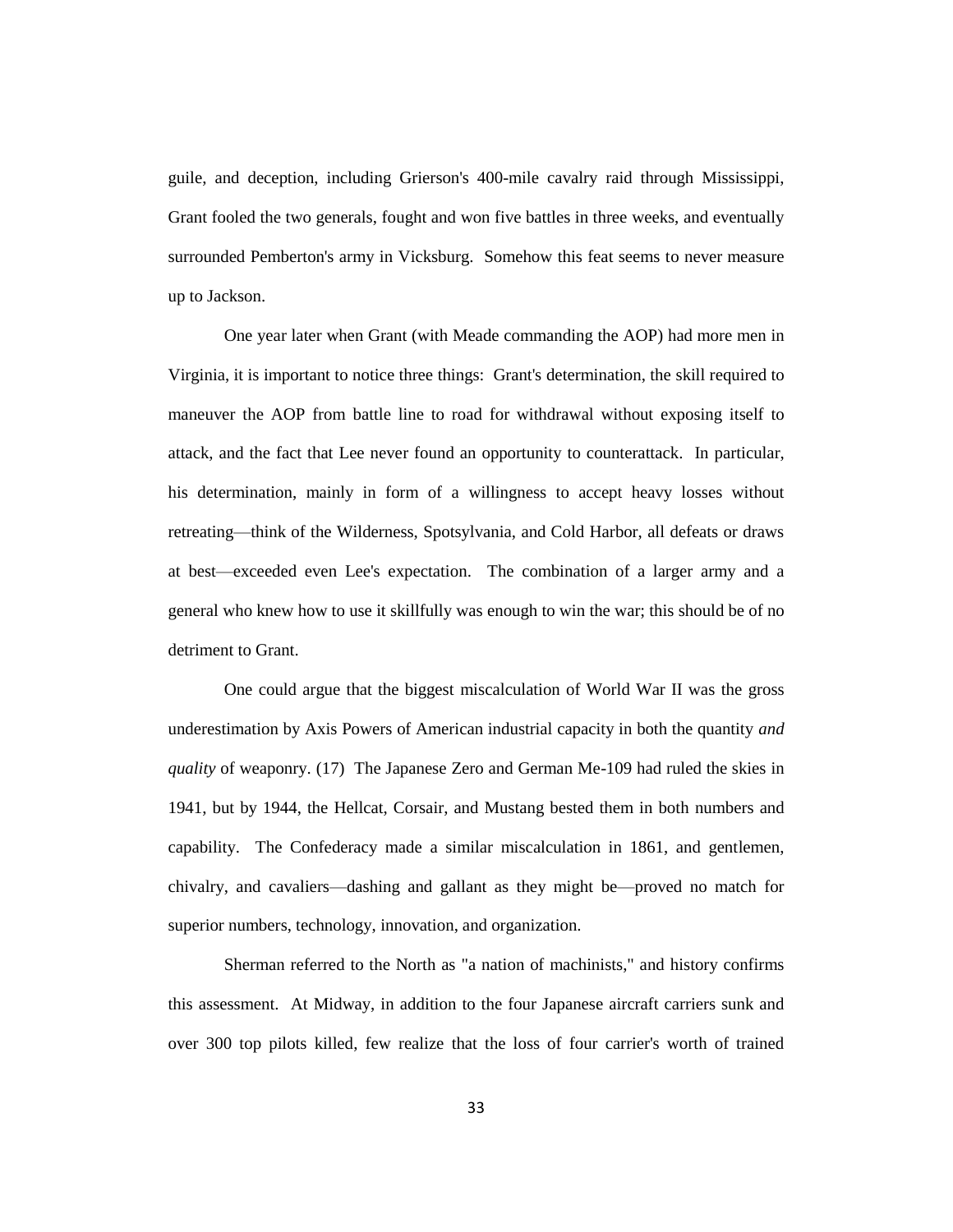aircraft maintenance crews, or "machinists," was just as devastating. The United States could and did train far more. By late 1943, just two years after Pearl Harbor, the U. S. Pacific Fleet was the largest navy in the world.

Additionally, almost anyone could recite that the Germans perfected *blitzkrieg*, but as implemented in 1939-1941, this tactic was not totally mechanized; its one major flaw was that most transport of supplies and artillery in the German army was horsedrawn. Over 600,000 horses were used in Operation Barbarossa against the Soviet Union in June 1941. It took a true nation of machinists, the United States, to show the world, and the Germans in particular, what a fully mechanized army could do. If these advantages do not diminish the reputations of Admiral Chester Nimitz or Eisenhower, then they should not for Grant.

Superior numbers, technology, innovation, and organization are strengths that have served our nation well, and they should not be used to diminish the reputations of Federal generals verses the brave futility of gallant Confederates.

### EXAMPLES OF RATING GENERALS

An interesting diversion is The *Civil War Book of Lists* by the editors of Combined Books. The subtitle is honest up front, "Over 300 lists, from the sublime...to the ridiculous." Most of the lists are factual—demographics, campaigns, battles, casualties, and so forth—making this a valuable addition to a bookshelf. Some of its lists are indeed ridiculous and somewhat subjective: generals with the best nicknames, oddest haircuts, and of course, the ugliest generals. Among this latter group are lists of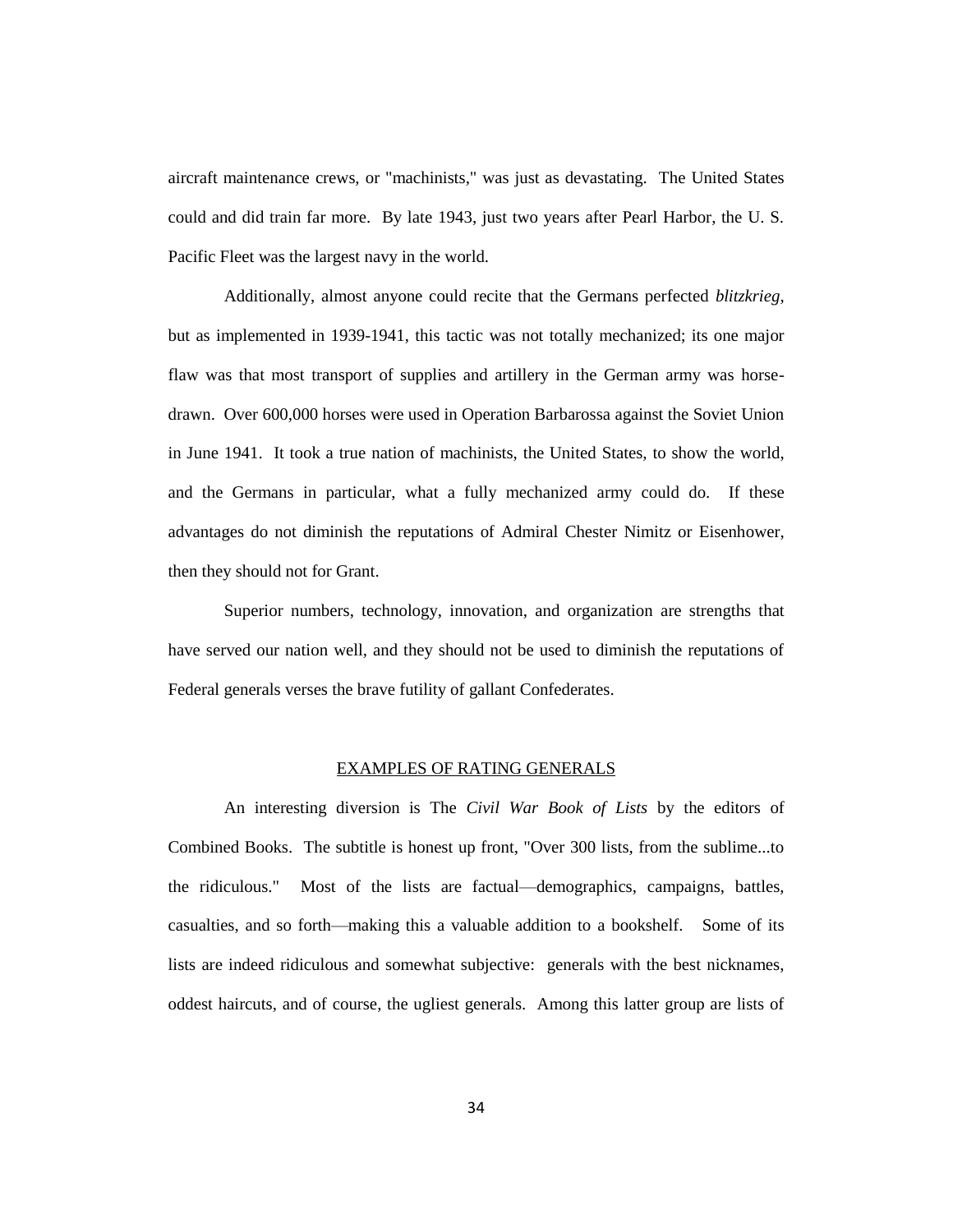the "best" and "worst" Union and Confederate generals. As is often the case, the criteria for these latter lists are not stated. (18)

One curious rating of a general occurs from an imprecise choice of words. In his interesting and instructive monograph, *A Killer Angels Companion*, author D. Scott Hartwig discusses Richard Ewell's decision to not attack Cemetery Hill on July 1, 1863. He states, "There is little disagreement among historians that Ewell does not belong in the company of great soldiers." (19) This is an interesting word choice because it confuses "soldier" with "general" and "commander." Ewell was promoted to brigadier general in 1861, major general in 1862, and remained a general officer until his capture at Saylor's Creek just days before the surrender at Appomattox. He commanded a brigade then a division under the demanding Jackson. He later replaced Jackson as corps commander because Lee knew that Jackson preferred Ewell to assume his command if he was unable to do so. From 1863 until the end of the war he served as II Corps commander despite having suffered an amputated leg in 1862; Lee never removed him from command because of bad performance.

Ewell's entire record, therefore, would seem to characterize him as a great soldier. He made an unpopular decision at Gettysburg and he might have reached his level of incompetence—perhaps disqualifying him as a great commander—but his longevity under generals as demanding as Jackson and Lee certainly qualifies him as a good general. This is not to suggest that the author meant to overtly disparage Ewell in any way, but such linguistic distinctions are important because his record should be judged and labeled appropriately. Needless to say, this need for precision applies to all Civil War generals.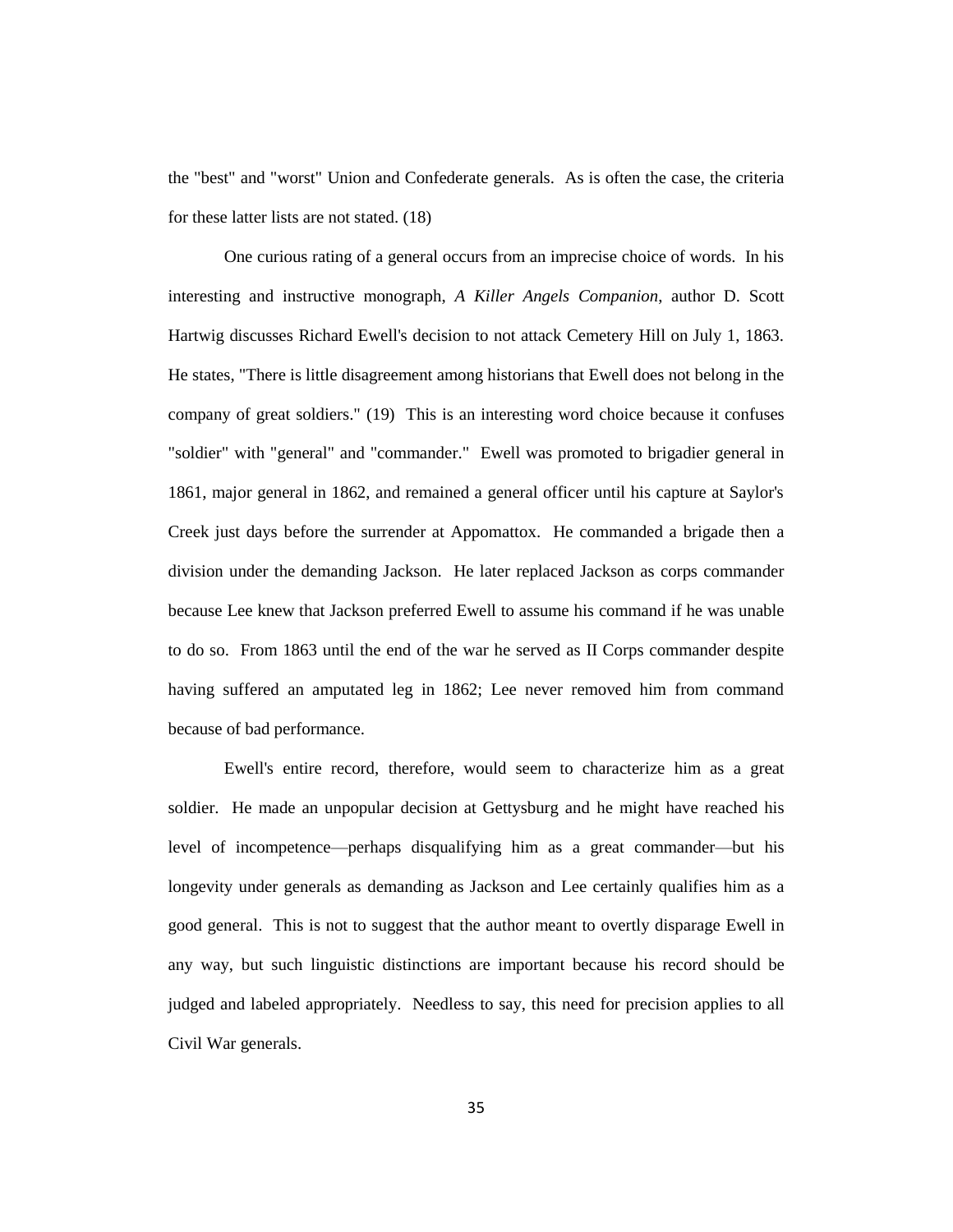In addition, a cable show on Grant and Lee features an author who states about the Battle of Fredericksburg that Lee "must have thought" he was fighting the "stupidest" Union general around. First, since there is no record of what Lee thought about Burnside during the battle, this statement is merely what the *author* thinks. Second, it shows the liberties taken by some historians to highlight their favorites with unsupported assertions at the expense of others historical figures. The professional historian should and can be critical without being pompous or scurrilous, i.e., professional.

North or South, officers were gentlemen. A gentleman of that era was a man of intelligence, social standing, and high moral character. A gentleman was set apart from the common man and held to a much higher standard of social conduct than today. For the WP graduates, the distinction of being "officers and gentlemen" was even higher. This consideration was offered to both friend and foe alike. After the Crater, Grant ordered Burnside home quietly to remain there "until orders arrived," which of course, they never did. Unlike some historians of today, Grant realized that there is no reason to insult or degrade a soldier with three years of honest and difficult service. He allowed Burnside to maintain a small measure of dignity.

Similarly, there is little recorded to indicate that opposing generals were as insulting of each other as some modern historians are of them. Even though they were in opposing armies, they respected and even helped each other. Custer stayed with his old friend Stephen Ramseur until he died after the Battle of Cedar Creek. Grant was always courteous to Confederate generals after they surrendered and even apologized to Lee at Appomattox for his tardiness and appearance. And during the Battle of Spotsylvania,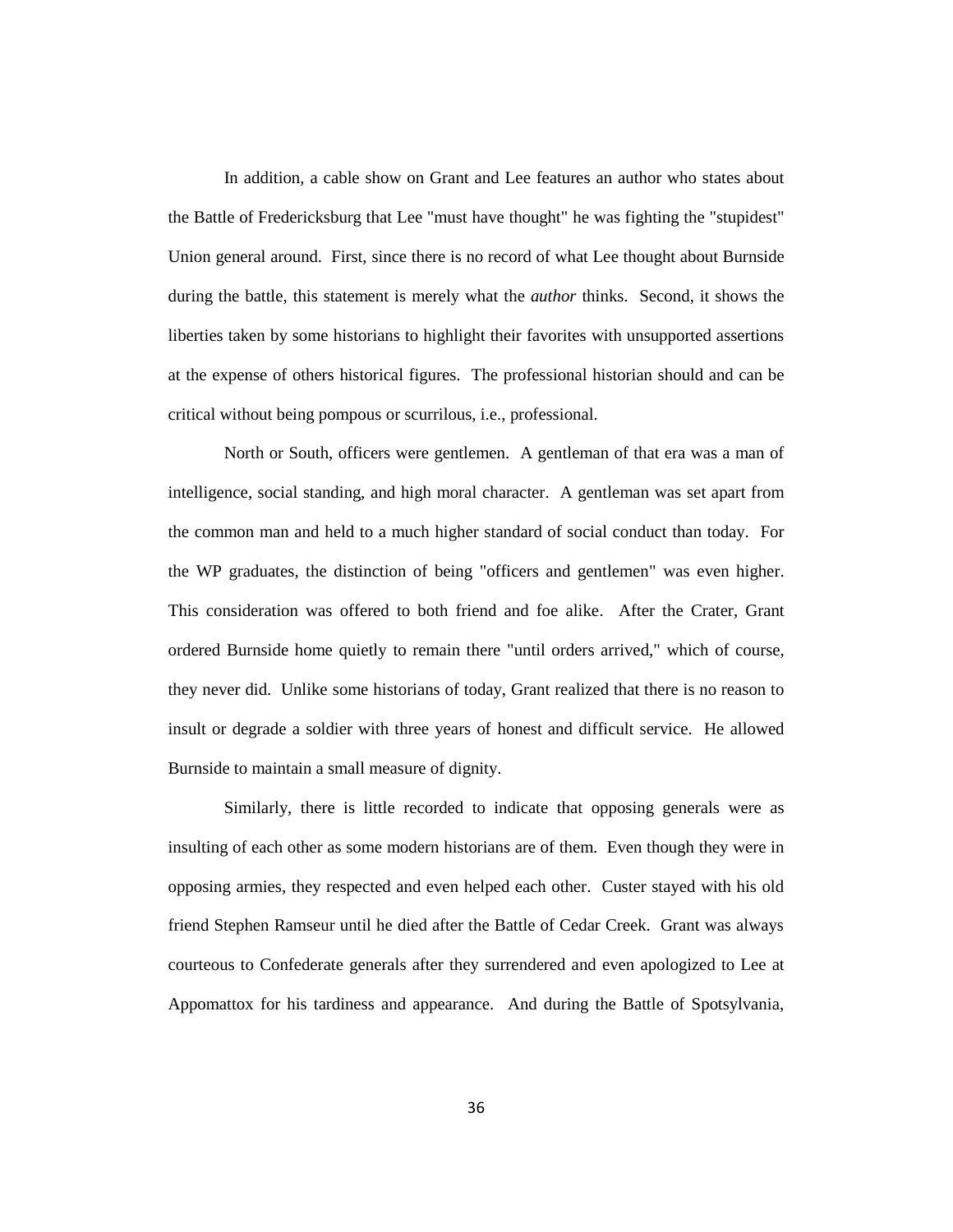Lee, after hearing a general refer to Grant as a butcher, replied, "I think General Grant has managed his affairs remarkably well up to the present time." (20)

Despite his losing the cream of the Japanese Navy's carriers and pilots at Midway, a defeat far greater than Fredericksburg, few if any, historians or authors would consider calling Admiral Nagumo "stupid." They show respect for a skilled, professional admiral who made a bad decision during a major battle. Yet, some American historians and authors, most of whom have never fired a weapon or commanded anything, feel selfjustified enough to call an honest and honorable American general stupid. It is fair for the historian to analyze and critique generals for their battle actions; it is unprofessional to throw insults at those figures for a cheap sound bite.

#### SUMMARY AND CONCLUSION

This paper has presented an analysis of Civil War generalship using rare and novel criteria, including their intelligence, education, experience, and expectations from statistics and modern management methods. It is not intended to change anyone's opinion of any general, and it has probably not done so; rather, it has offered a list of overlooked criteria by which generals might be considered. Readers will still have their favorite generals, but is possible that some will look at other generals differently. This would make the paper a success.

Much of the training given to senior military officers today, such as decision making and crisis management, did not exist at the time. However, given that education, class standing, and experience are not good predictors of performance as a commander, what is?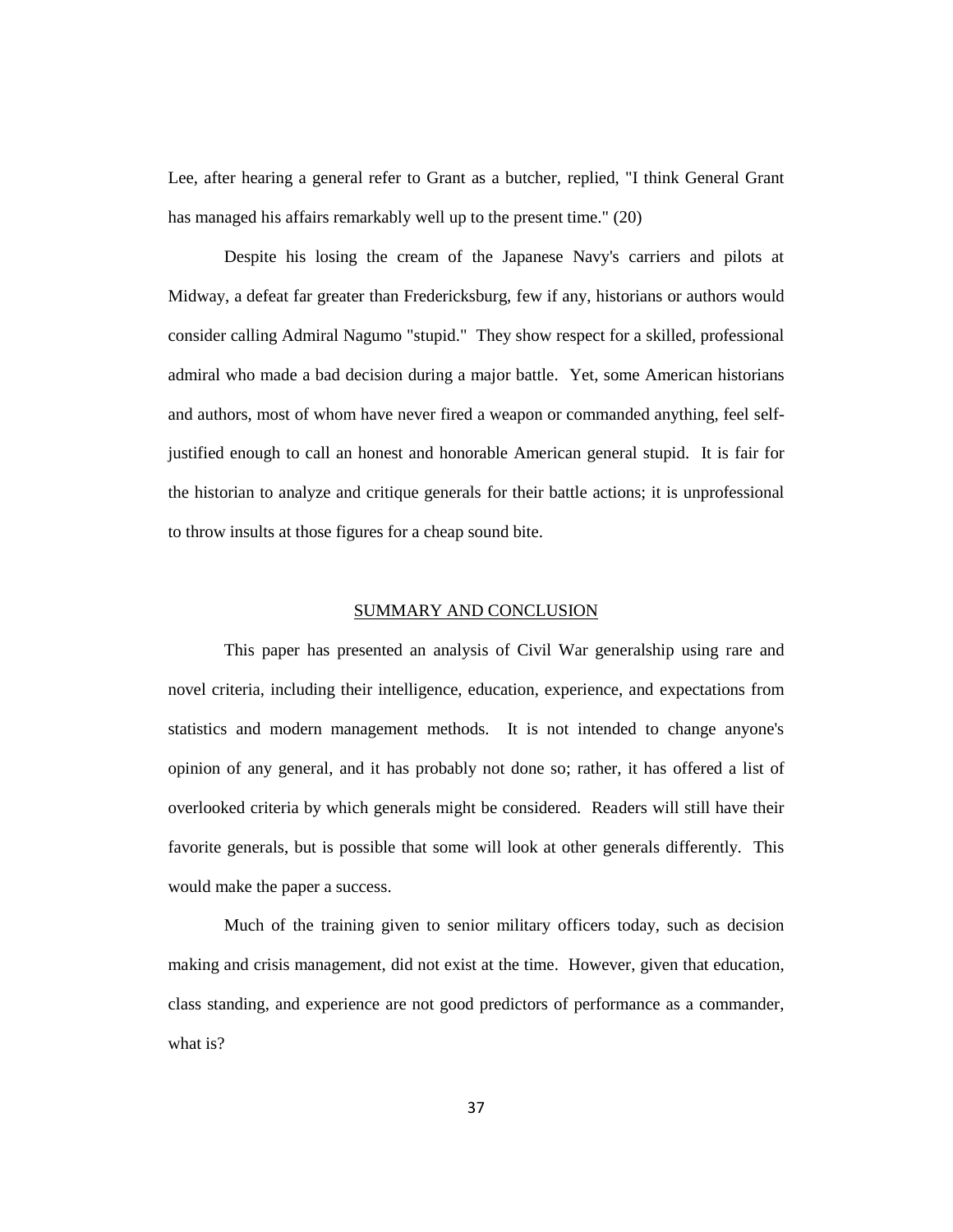Intelligence is certainly important, but above all else, adaptability seems to be an important and overlooked feature of good commanders: it is a combination of intelligence, creativity, and initiative found rarely in one person. This is also difficult to predict. Scott offered command of the Federal army to Lee in April 1861, a testament to Lee's ability and promise that was eventually realized. Grant, on the other hand, was treated initially as a pariah because of rumors of drinking surrounding his separation from the army in 1854. Both Lee and Grant, however, had to wait until 1862 before their debut as effective commanders—Grant at Shiloh and Lee during the Seven Days Battles. Despite their common education and experiences, the great generals of the Civil War seem to have been adaptable, practicing what today is called "situational management."

Lee adapted quickly to changes on the battlefield, as did Jackson. Stuart, John Buford, and Forrest improved cavalry tactics as the war progressed. Hunt used massed artillery as an industrial killing machine, causing this arm of the service to be important in several battles. Sherman saw the need for a new kind of "hard war" against industry and transportation. Grant not only adapted well to tactical situations, as with Vicksburg, but realizing after Shiloh that the war would be long, he started to take a long view of winning on an entire continent, not just a state or a region. As commander of all Federal armies, he had control of national military policy proportionally greater than almost any American general ever. Lee occupied a similar office early in 1865, but his term was far too late in the war to evaluate. Both Grant and Lee responded well to the new technology of the telegraph.

Further, Grant coordinated operations with the Navy on the Mississippi and later in Virginia to an extent even greater than Scott at Vera Cruz in the Mexican War. For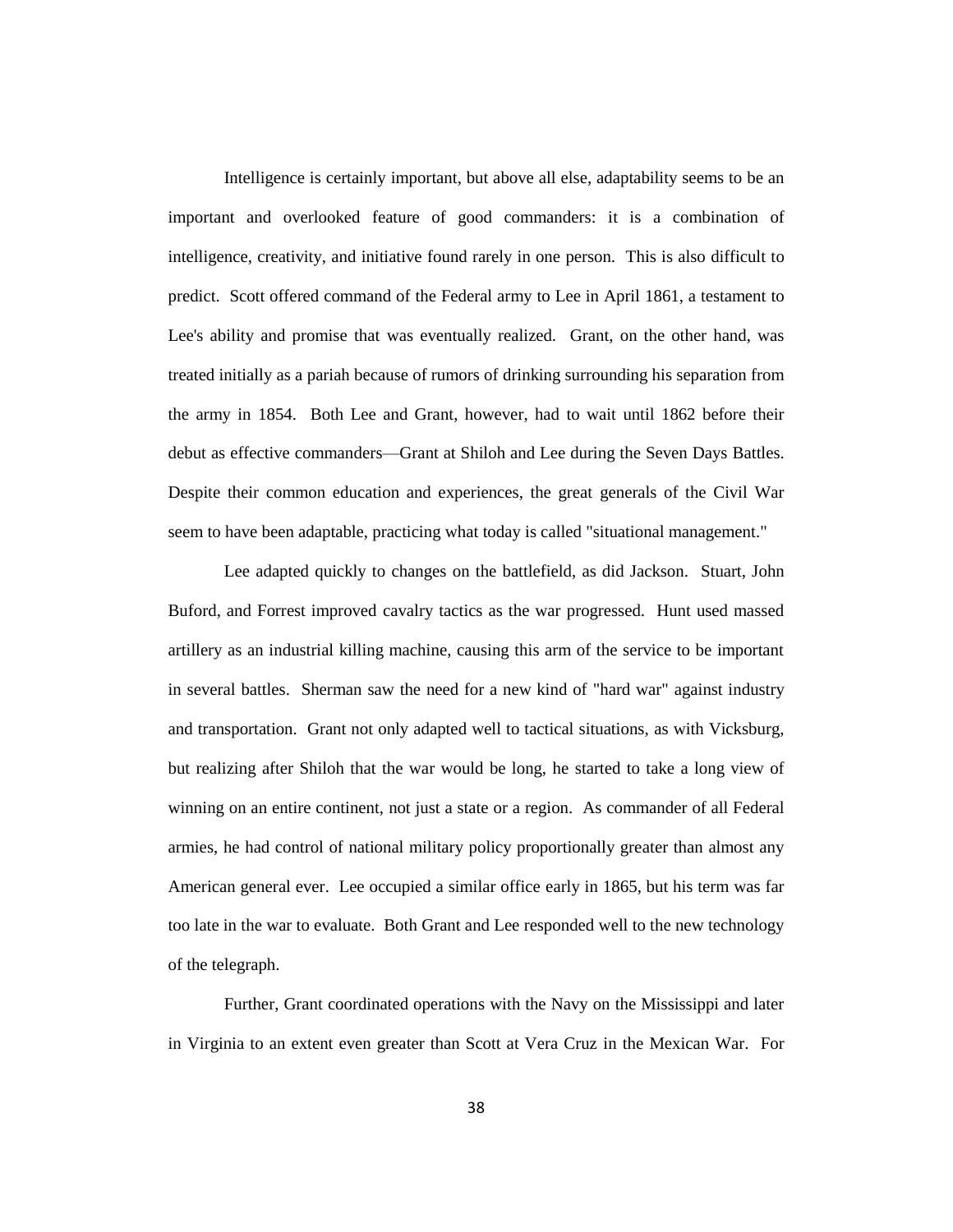these operations, gunboats were treated in planning as if they were a division of Grant's army, which laid a foundation for combined operations that reached its zenith in World War II. For clarity, this cooperation with the Navy does not intrinsically make Grant a better general—mainly because Lee never had gunboats to work with—so no comparison can be made. What it says is that Grant and Lee were adaptable enough to fight the war handed to them: that only one could be the victor does not denigrate the other.

A word about those generals who were not WP graduates. As stated above, the war produced outstanding civilian generals, the most notable of whom was Forrest. Of all 1200 or so generals in the war, approximately 32 percent were from the army and another 32 percent were from the military (including all services). Approximately 25 percent were attorneys, by far the largest percentage of all non-military generals. The rest were from business, engineering, education, students, clergy, and other occupations. (21) Some non-graduates had combat or command experience from the Mexican War, which was also valued. Many of these were graduates of various state military academies, the two most famous being the Virginia Military Institute and the Military Institute of South Carolina, also called the Citadel. So even among the non-military professionals or non-West Pointer graduates, generals seemed to be of good education and standing.

As the war dragged on, many of these civilian generals reached higher ranks. It is notable that although Grant and Lee met for the surrender of the ANV, each independently chose a non-West Point general to represent them at the surrender ceremony: Chamberlain and Gordon, both of whom had distinguished careers before, during, and after the war. Chamberlain's unexpected ordering V Corps to salute the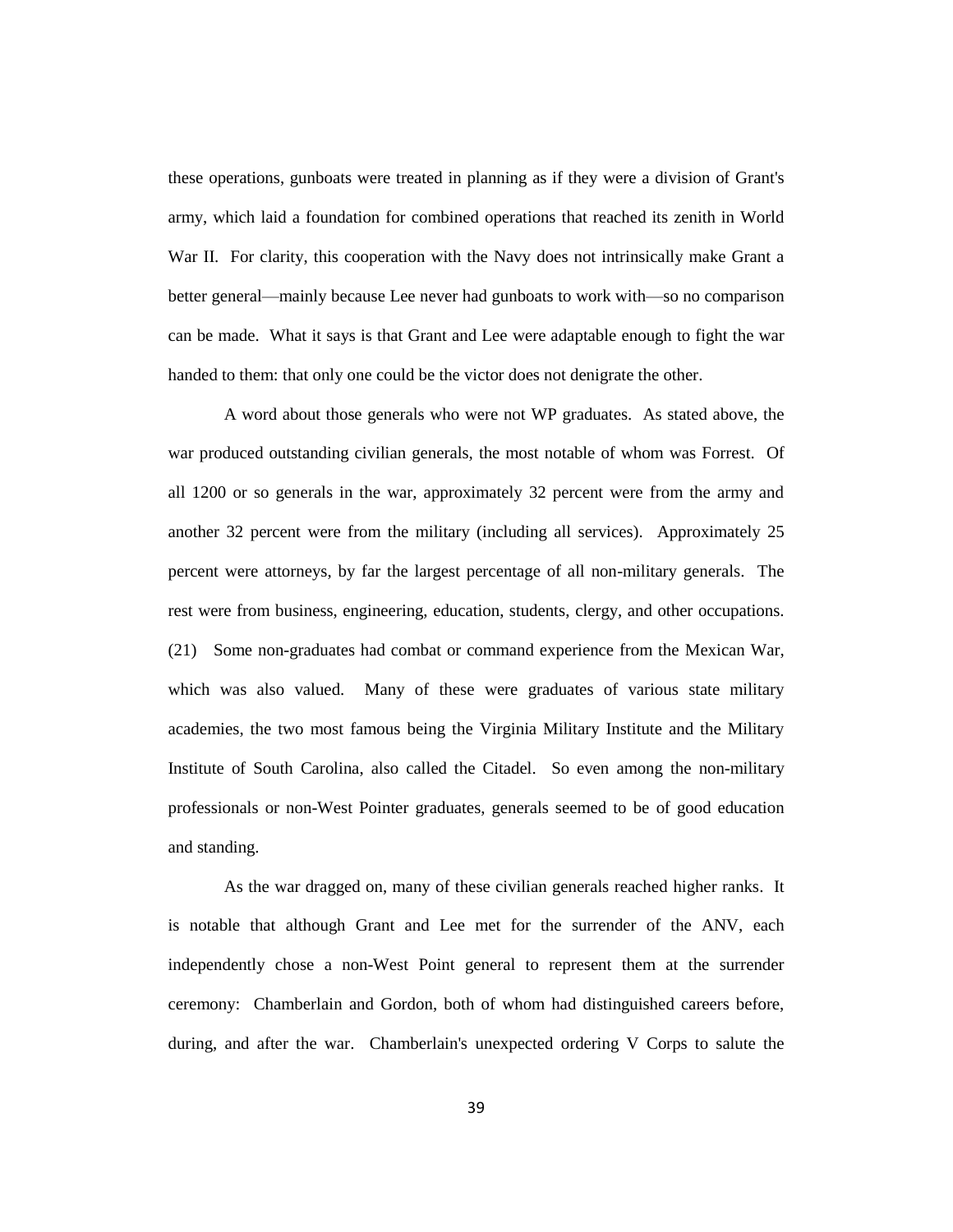vanquished but proud Confederates marching before him was returned in kind by Gordon who stated that it was the beginning of unification.

Perhaps the best measure of the quality of Civil War generals is not from their origins or the battlefield or comparisons of victories or lists of the best or worst, but in what they did to heal the country after the fighting ceased.

### REFERENCES

Most of the historical information in this paper is of a general nature, and can be found in most works on the subject; therefore, no footnotes are provided for these data. Footnotes do appear for quotes and for the more obscure items herein.

1 Boatner, Mark Mayo, *The Civil War Dictionary*, New York: David McKay, 1959, p. 495.

2 *West Point Board of Visitors Annual Reports*. PDF document provided by USMA Command Historian's Office, February 1, 2013.

3 Grant, Ulysses, *Personal Memoirs*, New York: Dover, 1995, pp. 9-10.

4 Thomas, Emory, M., *Robert E. Lee, A Biography*, New York: W. W. Norton, 1995, pp. 47-51.

5 Orr, Timothy J., "Sharpshooters Made a Grand Record This Day," *The Third Day*, Gettysburg, PA: Gettysburg National Park, 2010, pp. 59-61.

6 Keegan, John, *The American Civil War*, New York: Knopf, 2009, pp. 324-325.

7 Shaara, Jeff, *The Last Full Measure*, New York: Ballantine, 1998, p. 242.

8 Freeman, Douglas Southall, *Lee's Lieutenants,* 3 volumes, New York: Schribner, 1943, 2: 250-254.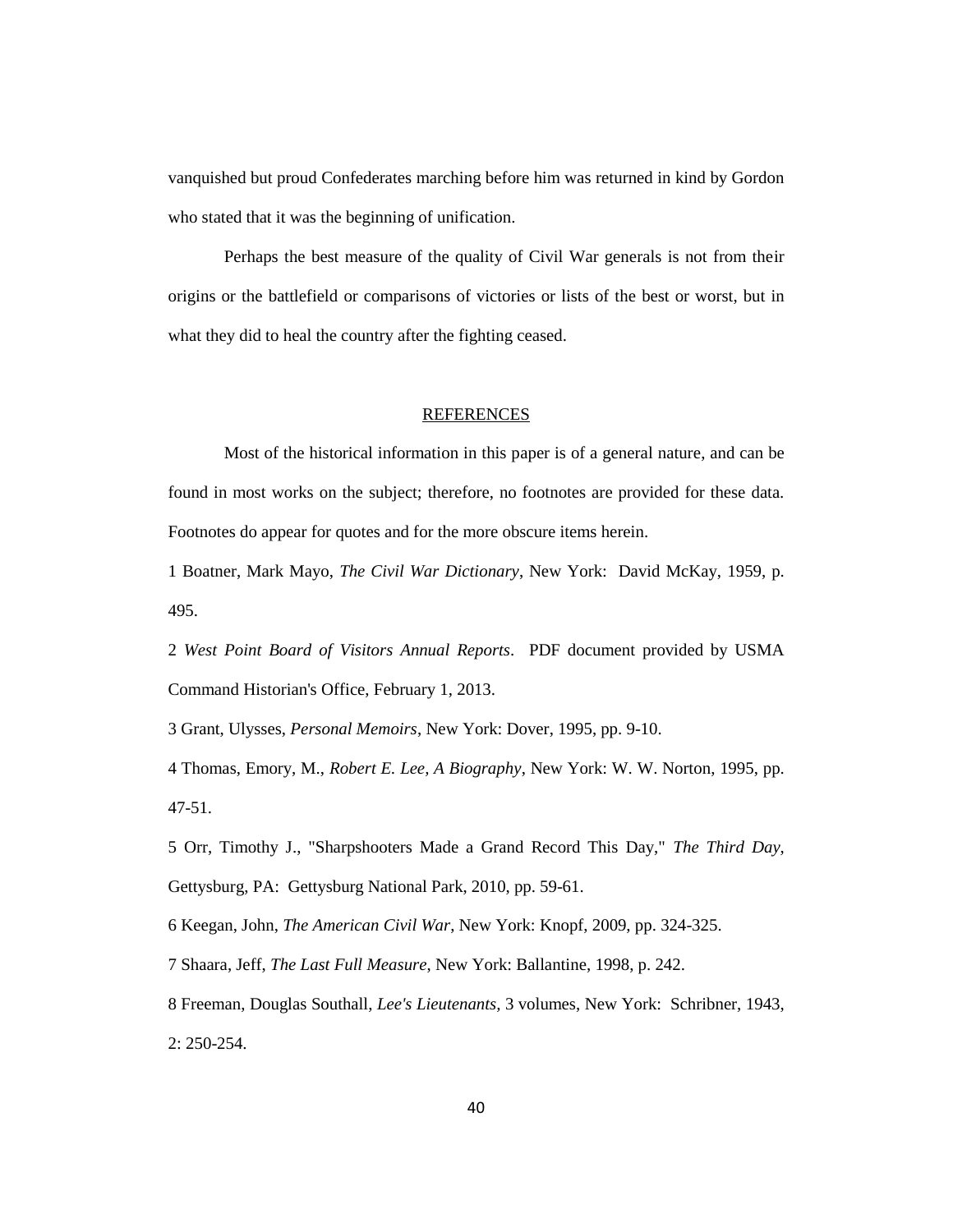9 Catton, Bruce, *Grant Takes Command,* Book-of-the-Month Club, New York, 1994, p 157.

10 *Ibid*., p. 158.

11 *Ibid*., p. 165.

12 *Civil War Book of Lists,* Edison NJ: Castle Books, 2004, pp. 113-128.

13 Peter, Laurence, J. and Hull, Raymond, *The Peter Principle*, New York: William Morrow and Company, 1969, pp. 26-36.

14 Grant, *op. cit*., p. 457.

15 Foote, Shelby, "*The Civil War: A Narrative*," 3 volumes, New York: Vintage Books, 1958, 1986, 1:755.

16 Grant, *op. cit*., p. 456.

17 Keegan, John, *The Second World War*, New York: Viking Penguin, 1990, pp. 218-9.

18 *Civil War Book of Lists,* pp. 142-5.

19 Hartwig, D. Scott, *A Killer Angels Companion*, Gettysburg: Thomas Publications, 1996, p. 9.

20 Foote, Shelby, "*The Civil War: A Narrative*," 3 volumes, New York: Vintage Books, 1974, 1986, 3:214.

21 *Civil War Book of Lists,* pp. 132-3.

### ACKNOWLEDGEMENTS

The author thanks graciously those persons who assisted with this paper. Lt. Gen. David Huntoon, Jr., U. S. Army, USMA Superintendent, and Lt. Col. Sherman L. Fleek, U. S. Army (Ret.), responded via Email within three days to my letter requesting West Point